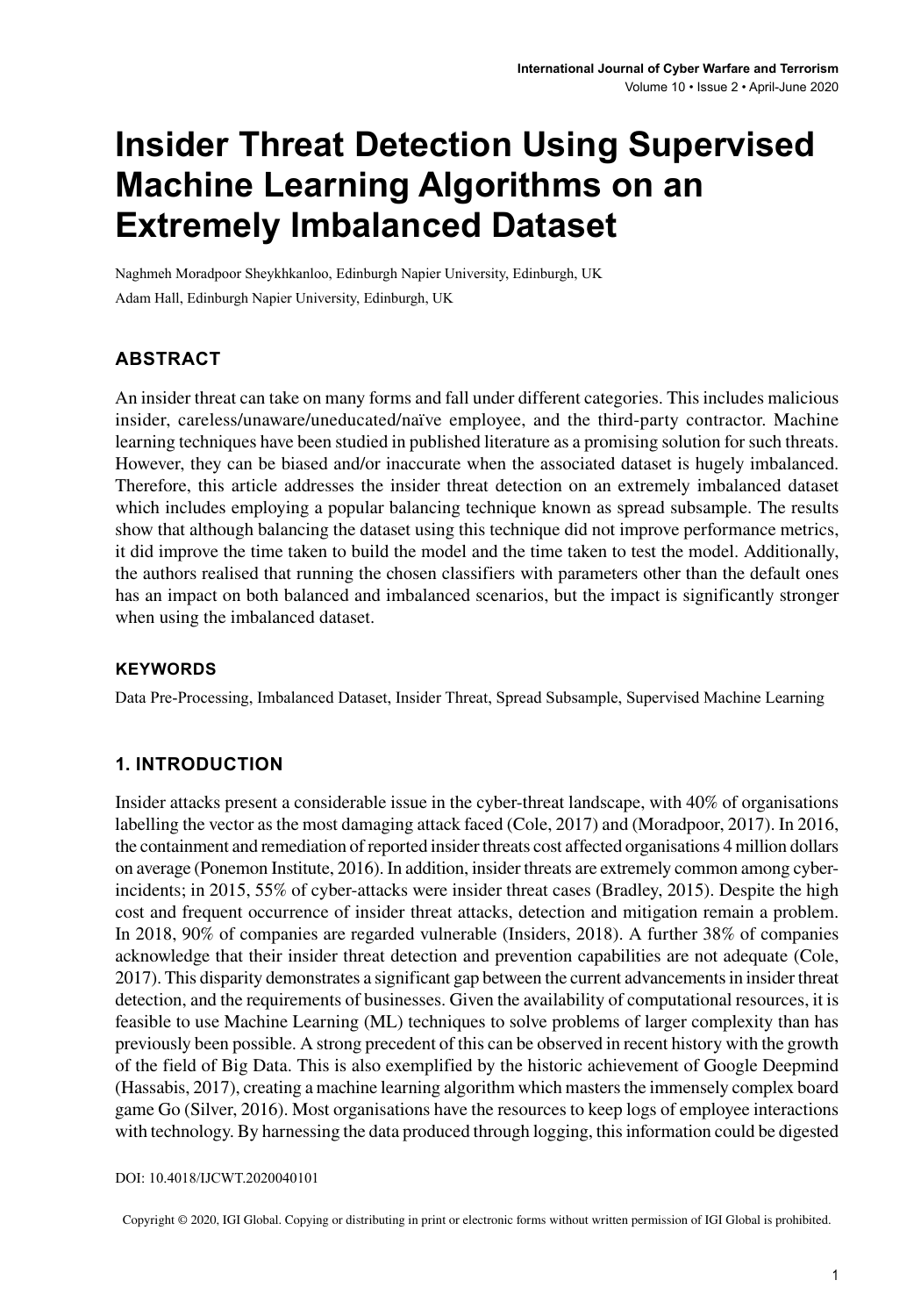into a format upon which predictions regarding insider threat cases could be made. Having said this, a data driven approach to insider threat mitigation is not a new idea, this is a field experiencing an increasing rate of publication. However, vanguard attempts still report more effective models than later cases where machine learning has been applied (Gheyas, 2016).

In machine learning/data mining projects, an imbalanced dataset is a dataset in which the number of observations belonging to one class is considerably lower than those belonging to other class/ classes. A predictive model employing conventional machine learning algorithms could be biased and inaccurate when being employed on such datasets. This is purely because machine learning algorithms are designed to improve accuracy by reducing the error in the network. Therefore, they do not consider the class distribution, class proportion, or balance of the classes in their classification process. A predictive machine learning model being bias or inaccurate can be predominant in scenarios where the minority class belongs to the malicious activities and the anomaly detection is extremely crucial. This includes scenarios such as: occasional fraudulent transactions in banks, irregular insider threats, rare disease identification, natural disaster such as earthquakes, and periodic malicious activities on critical infrastructures (e.g. infrequent attacks on nuclear power plants or water supply systems in a city). Given the importance of these scenarios, an inaccurate classification by a predictive machine learning model could cost thousands of lives or huge cost to individuals and/or organisations. There are several techniques to solve such class imbalance problems using various sampling/non-sampling mechanisms e.g. oversampling, undersealing and SMOTE as well as ensemble methods and costbased techniques. However, the importance of an imbalanced dataset has not been clearly and adequately investigated in the literature particularly for machine learning-based solutions for insider threat detections.

Therefore, in this paper, our focusis on an extremely imbalanced dataset of insider threats where the number of events belonging to the malicious class is considerably lower than those belonging to the benign class. We use spread subsample (Weka. Class SpreadSubsample, 2018) as a popular balancing technique. The filter allows you to specify the maximum spread between the rarest class and the most common one. For example, given an imbalanced dataset, you may indicate that there should be a figure of 3:1 difference in class frequency. For this, the original dataset first fits in the memory then a random subsample of a dataset will be produced given the identified maximum spread between two classes. In this paper, we specify the maximum "spread" between the rarest class (i.e. malicious events) and the most common class (i.e. benign events) as "1" representing uniform distribution between two classes. This allows us to keep all the malicious events plus the equal number of the benign events selected randomly which results in having a uniform distribution of malicious and benign events.

In this paper, we raise the following specific research questions:

- **RQ1:** Does balancing the dataset during the pre-processing phase improve metrics such as: Classification Accuracy (CA), Time taken to Build the model (TB), Time taken to Test the model (TT), True Positive (TP) rate, False Positive (FP) rate, Precision (P), Recall (R), and F-measure (F) in comparison with the same metrics but on an imbalanced dataset?
- **RQ2:** What are the important parameters for each classifier that configuring them could have an impact on the classification results?
- **RQ3:** Does changing these parameters with different values improve metrics such as: Classification Accuracy (CA), Time taken to Build the model (TB), Time taken to Test the model (TT), True Positive (TP) rate, False Positive (FP) rate, Precision (P), Recall (R), and F-measure (F) in comparison with running the classifiers with the default parameters?

Additionally, this paper provides a comprehensive explanation and investigation on the data preprocessing stage which is a crucial part of any data mining/ machine learning projects. For this, a clear step-by-step description is provided by the authors. Furthermore, we provided six comprehensive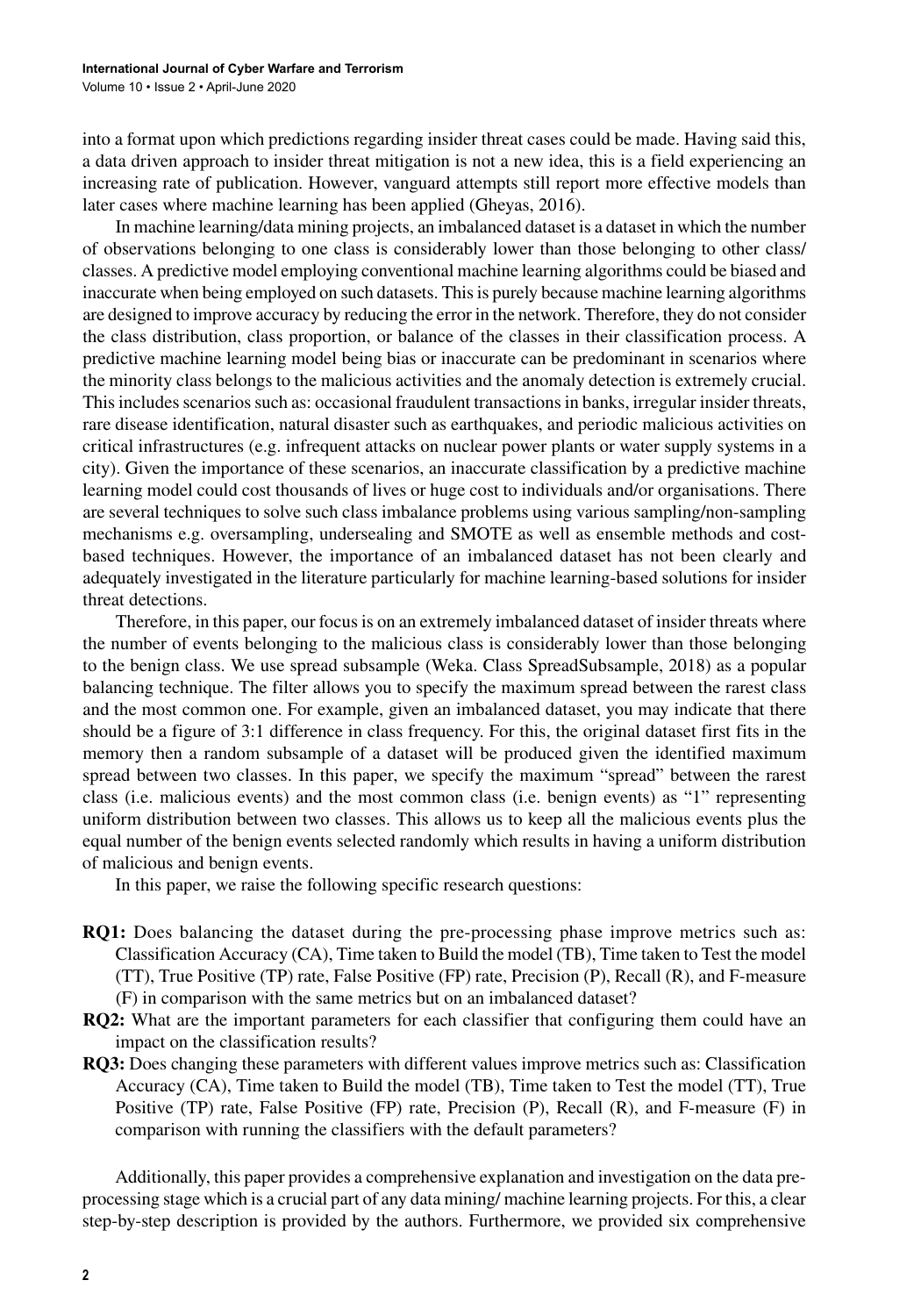data breach scenarios with full justifications and explanations which includes: data theft, privileged user data breach, endpoint security, shadow it risk, data security, and sensitive folders protection.

The remainder of this paper is organised as follows. In Section 2, we review the related work based on our research questions followed by our data analysis in Sections 3. This is trailed by implementation, results and analysis in Section 4, conclusion and future work in Section 5, and acknowledgment as well as references.

#### **2. RELATED WORK**

Insider threat problems have been studied widely in the existing literature. This covers extensive categories such as: traitor and masquerader, real-time and non-real time, host-based, network-based and hybrid (host-based plus network-based), user profiling, use of different datasets as well as machine learning-based solutions.

Given that this paper focuses on insider threat detection using supervised machine learning algorithms for an imbalanced dataset, in this section, we address the existing work where supervised, unsupervised, and semi-supervised approaches have been employed. For completeness, we first briefly explain four popular categories of Machine Learning (ML) techniques: supervised, unsupervised, semi-supervised and transfer learnings as follows.

Supervised ML techniques such as: Nearest Neighbour methods (e.g. k-NN), Neural Networks (NNs) and Support Vector Mechanism (SVM), build data classification model from labelled training data where for every single input (e.g. x1, x2) there is a corresponding target (e.g. y1, y2). It is a classification problem, if the targets are represented in some classes and alternatively a regression problem, if the targets are continuous. Asthe name suggests, there is a strong element of "supervision" in supervised learning. Lengthy training time, high training costs and the requirements for large amounts of well-balanced data are some of the drawbacks for this methodology.

In unsupervised ML techniques such as: Gaussian Mixture models, Self-Organising Map (SOM) and Graph-Based Anomaly Detection (GBAD), the data is unlabelled. This means for each single input (e.g. x1, x2), there is no target output nor reward from its environment. The goal of unsupervised learning is to find hidden structure or relation amongst unlabelled data for clustering or compression purposes. However, despite supervised learning, since there is no element of "supervision" and there is no label, unsupervised learning can't provide evaluation of the action. Additionally, neither predetermination on the number of classes nor getting very specific about the definition of the classes is possible.

Semi-supervised learning techniques such as: Self Training, Generative Models, Graph Based Algorithms and Semi Supervised Support Vector Machines (S3VMs), fall between supervised and unsupervised learning by making use of both labelled data (typically small amount) and unlabelled data (typically large amount) for training. Therefore, the goal is to overcome one problem from each category: not having enough data in supervised learning and having no classification in un-supervised learning. Hence, given that generating labelled data is often costly as it needs a lot of resources such as manpower and computation while unlabelled data is generally not, semi-supervised learning sounds like a powerful approach particularly for big data. However, it suffers from some limitations. For instance, when the data patterns change in a semi-supervised approach, old assumptions about labelled data may screw up the new unlabelled data.

Transfer learning is a machine learning technique with an extra source of knowledge in addition to traditional training data. Some work in transfer learning includes extending popular classification and probability distribution systems such as artificial neural networks, Bayesian networks and Markov Logic Networks. Three common measures by which transfer learning might improve learning comprises: 1) performance improvement in target task with transfer learning in addition to the traditional learning from data compared to the non-transfer learning scenario, 2) total time to fully learn the target task with and without transfer learning process, and 3) initial performance in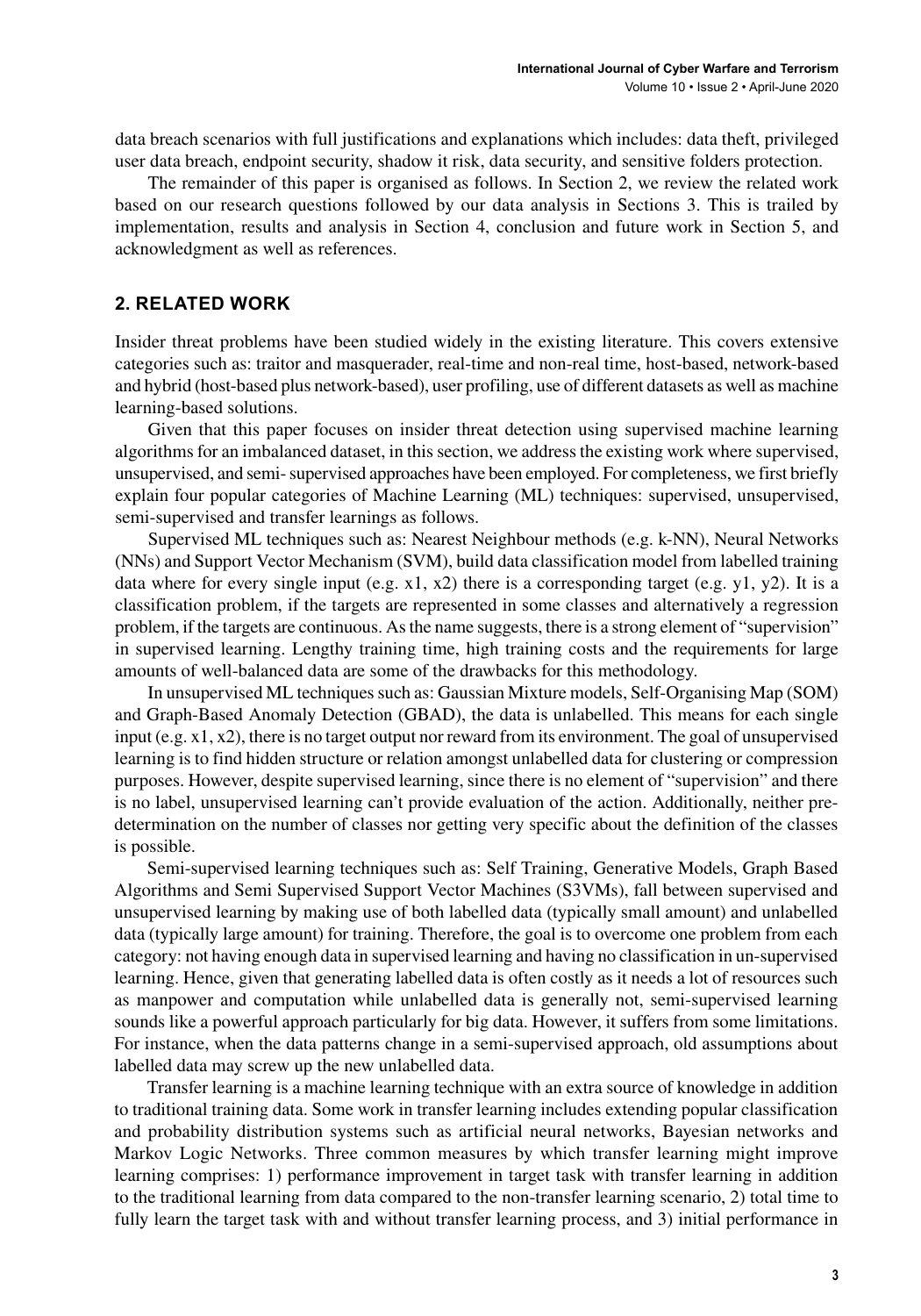the target task learning using only the transferred knowledge compared with the scenario where only traditional training data is used (Torrey, 2009).

However, negative transfer avoidance where applying transfer methods decreases performance, automation of task mapping to translate between task representations, transfer between more diverse tasks, and performing transfer in more complex testbeds are the challenges facing transfer learning techniques.

A summary of the recent work on insider threat detection using machine learning techniques is presented in Table 1. We classify them based on different metrics such as: ML algorithms e.g. Supervised (S) (Singh, 2014) and (Gavai, 2015), Unsupervised (U) (Parveen, 2011),)Tuor, 2017), (Böse, 2017) and (Parveen, 2012) or Semi-supervised (Se) (Gavai, 2015), and (Veeramachaneni, 2016). The addressed work in Table 1 is also classified based on the source of data e.g. user logs or available insider threat datasets, setup environment, experiment results and performance metrics e.g. False Positive (FP) and False Negative (FN) rates. The specifications related to our work in this paper is also presented in Table 1.

Authors in (Singh, 2014) employed supervised Modified k-Nearest Neighbour (k-NN) with Community Anomaly Detection System (CADS) and metaCADS on non-real-time user access logs. CADS and metaCADS are the frameworksthat don't depend on any prior knowledge such as user role or access control mechanism to detect anomalies. While CADS includestwo steps of pattern extraction and anomaly detection, metaCADS contains two more steps of network construction assignment and complex category interface. They claimed that the Modified k-NN beats k-NN. However, their presented result doesn't show this and are rather unclear. No performance metrics e.g. FP or FN are presented either. Additionally, some examples on user access logs such as user – subject relationship and the subject – category relationship would have made their work clear.

Authors in (Hashem, 2016) used supervised SVM on a combination of real-time human biological signal patterns such as ElectroEncephaloGraphy (EEG) and ElectroCardioGram (ECG) with ten volunteers and three scenarios that included malicious and benign activities. They captured 86% average detection accuracy with EEG which was increased by 5% after adding ECG signals. However, justification for not including ElectroMyoGraphy (EMG) signals in addition to EEG and ECG signals has not been identified. Additionally, their results from Principal Component Analysis (PCA) have not been clearly detailed. Given that their work relies on users wearing the headset and sensors all the time to measure the signals continuously, the risk of wearing them on user's health is also not clear. Additionally, not only wearing headset and sensors constantly is inconvenient for a user but an insider is less likely to wear them effectively knowing that his/her activates are going to be monitored continuously.

Authors in (Tuor, 2017) employed unsupervised Deep Neural Networks (DNNs) and Recurrent Neural Networks (RNNs) on Computer Emergency Response Team (CERT) Insider Threat Dataset v6.2 (CERT) with Tenserflow. Given that their work functions on raw system logsfrom CERT insider threat dataset, they considered it as equivalent to raw streaming data thus calling their work online and real time. They captured Cumulative Recall (CR-k) for daily budgets of 400 and 1000 which showed that DNNs and RNNs outperform Principal Component Analysis (PCA), SVM and Isolation Forest (IF). Given that their work models only normal behaviour and uses anomaly as an indicator of potential malicious activities, FP rate has not been clearly addressed. CERT dataset is based on CERT model which provides advantages such as sufficient study on insiders' motivation and psychological or behavioural aspects of their crime or offense in the field of insider threat. However, CERT has some drawbacks. For example, there is no insider threat classification for the raw system logs in this dataset. CERT model is also complex even after the latest improvements. This means for using this model a group of experts is always needed to perform prediction.

Authors in (Parveen, 2012) used unsupervised incremental sequence learning combined with compression learning for insider threat detection. They worked on 168 real benign trace files of users in University of Calgary in addition to their 25 malicious artificial files. The trace files are the Unix C shel collected from four groups of people and categorised based on their programming skills.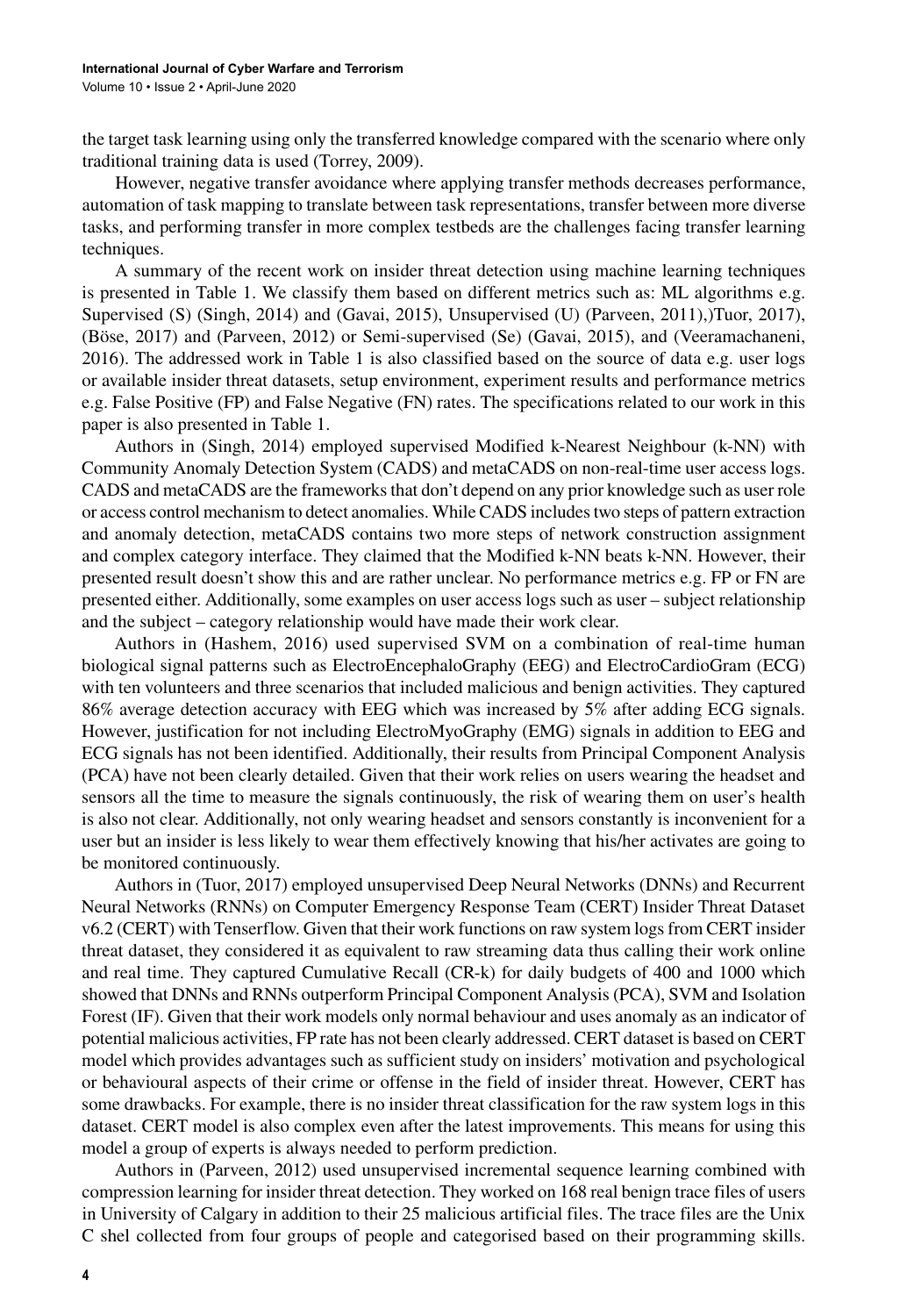Volume 10 • Issue 2 • April-June 2020

| Author, year              | ML:<br>S/<br>U<br><b>Se</b> | <b>ML</b> algorithms                                                                                            | <b>Source of Data</b>                                                                                                                    | Environment,<br>Configurations,<br>Framework                                                                                                    | <b>Experimental</b><br>results                                                                                                                                                                    | Captured<br>performance<br>(e.g. FP and FN)                                                                                                                                                                                                     | Real<br>Time?          |
|---------------------------|-----------------------------|-----------------------------------------------------------------------------------------------------------------|------------------------------------------------------------------------------------------------------------------------------------------|-------------------------------------------------------------------------------------------------------------------------------------------------|---------------------------------------------------------------------------------------------------------------------------------------------------------------------------------------------------|-------------------------------------------------------------------------------------------------------------------------------------------------------------------------------------------------------------------------------------------------|------------------------|
| (Singh, 2014)             | S                           | Modified k-Nearest<br>Neighbour (k-NN)                                                                          | User access logs                                                                                                                         | <b>Community Anomaly</b><br>Detection System<br>(CADS) & metaCADS<br>frameworks                                                                 | Modified kNN<br>beats k-NN                                                                                                                                                                        | N/A                                                                                                                                                                                                                                             | N <sub>o</sub>         |
| (Hashem, 2016)            | S                           | Support Vector<br>Machine (SVM)                                                                                 | Ten volunteers<br>equipped with:<br>Emotiv EPOC<br>headset and<br>OpenBCI sensors                                                        | Electroencephalography<br>(EEG) and the<br>electrocardiogram<br>(ECG) signals                                                                   | 91% average<br>detection accuracy                                                                                                                                                                 | Presented:<br>Accuracy,<br>Precision, Recall,<br>F-measure, and<br>Error-rate                                                                                                                                                                   | Yes                    |
| (Parveen, 2011)           | U                           | Ensemble- Graph-<br><b>Based Anomaly</b><br>Detection<br>(E-GBAD) with<br>Stream Mining and<br>Graph Mining     | 1998 Lincoln<br>Laboratory<br><b>Intrusion Detection</b><br>Dataset                                                                      | System logs from the<br>dataset each specifies<br>by a token with eight<br>attributes                                                           | E-GBAD approach<br>is more effective<br>than traditional<br>single-model<br>approach                                                                                                              | 0% FN and a<br>lower FP rate<br>than single-<br>model                                                                                                                                                                                           | N <sub>o</sub>         |
| (Tour,<br>2017)           | U                           | Deep Neural<br>Networks (DNNs)<br>& Recurrent<br>Neural Networks<br>(RNNs)                                      | Computer<br>Emergency<br>Response Team<br>(CERT) Insider<br><b>Threat Dataset</b><br>v6.2                                                | Used Tenserflow.<br>Tuned the data based on<br>random hyper-parameter<br>search e.g. learning rate<br>of 0.01 for both DNN<br>and RNN           | DNNs and RNNs<br>outperform<br>Principal<br>Component<br>Analysis (PCA),<br>SVM and Isolation<br>Forest (IF)                                                                                      | Presented:<br>Cumulative<br>Recall (CR-k) for<br>daily budgets of<br>400 and 1000                                                                                                                                                               | Yes                    |
| (Parveen,, 2012)          | U                           | Compression<br>and incremental<br>learning                                                                      | User trace files of<br>the Unix C shel<br>in University of<br>Calgary in addition<br>to their own files                                  | 168 real benign files<br>collected from four<br>groups of people in<br>addition to their 25<br>artificial malicious files                       | Their approach<br>performed well<br>with limited<br>number of FP<br>compared to static<br>approach                                                                                                | Presented:<br>Average FP and<br>average TP rates                                                                                                                                                                                                | N <sub>o</sub>         |
| (Bose, 2017)              | U                           | Unsupervised<br>k-NN and k<br>dimensional (k-d)<br>tree                                                         | Generated by<br>DARPA ADAMS<br>program                                                                                                   | Real-time Anomaly<br>Detection In Streaming<br>Heterogeneity<br>(RADISH) system                                                                 | k-d tree is much<br>faster than<br>kNN. RADISH<br>performance<br>and its accuracy<br>presented                                                                                                    | N/A                                                                                                                                                                                                                                             | Yes                    |
| (Veeramachaneni,<br>2016) | Se                          | Matrix<br>Decomposition,<br>Neural Networks,<br>and Joint<br>Probability                                        | A three-month real<br>log data produced<br>total of 3.6 billion<br>lines generated by<br>enterprise platform                             | Components: an<br>analytics platform,<br>an unsupervised rare<br>event modeller, a<br>feedback platform, and<br>a supervised learning<br>module | The system learns<br>to defend against<br>unseen attacks                                                                                                                                          | Presented: TP<br>and FP rates; TP<br>rate improved;<br>FP rates reduced<br>when time<br>progresses                                                                                                                                              | Nearly<br>real<br>time |
| (Gavai 2015)              | Se                          | Unsupervised<br>Modified<br><b>Isolated Forest</b><br>+ Supervised<br><b>Random Forests</b>                     | A real-world<br>dataset named<br>'Vegas' for<br>benign activities<br>in addition to<br>artificially injected<br>insider threat<br>events | An unsupervised and a<br>supervised approach:<br>to identify abnormality<br>and to label quitters,<br>respectively                              | Unsupervised:<br>ROC score of<br>0.77%, supervised:<br>accuracy of 73.4%                                                                                                                          | Presented: ROC,<br>Recall and<br>Precision                                                                                                                                                                                                      | N <sub>o</sub>         |
| This work, 2019           | $\bar{s}$                   | ${\bf Supervised}$<br>machine learning<br>algorithms: J48<br>SVM, Naïve Byes<br>(NB), and Random<br>Forest (RF) | Six demo scenarios<br>obtained from<br>(ZoneFox, 2017)                                                                                   | Captured eight features<br>for five users in four<br>consecutive days for<br>hours to construct five<br>user profiles                           | Balancing<br>the dataset<br>doesn't improve<br>performance<br>metrics; the impact<br>of using different<br>parameters for<br>classifiers is<br>significantly<br>stronger on<br>imbalanced dataset | Presented:<br>Accuracy, Time<br>taken to Build<br>the model (TB),<br>Time taken<br>to Test the<br>model (TT),<br><b>True Positive</b><br>(TP) rate, False<br>Positive (FP)<br>rate, Precision<br>$(P)$ , Recall $(R)$ ,<br>and F-measure<br>(F) | No                     |

#### **Table 1. Related work on insider threat detection using machine learning techniques**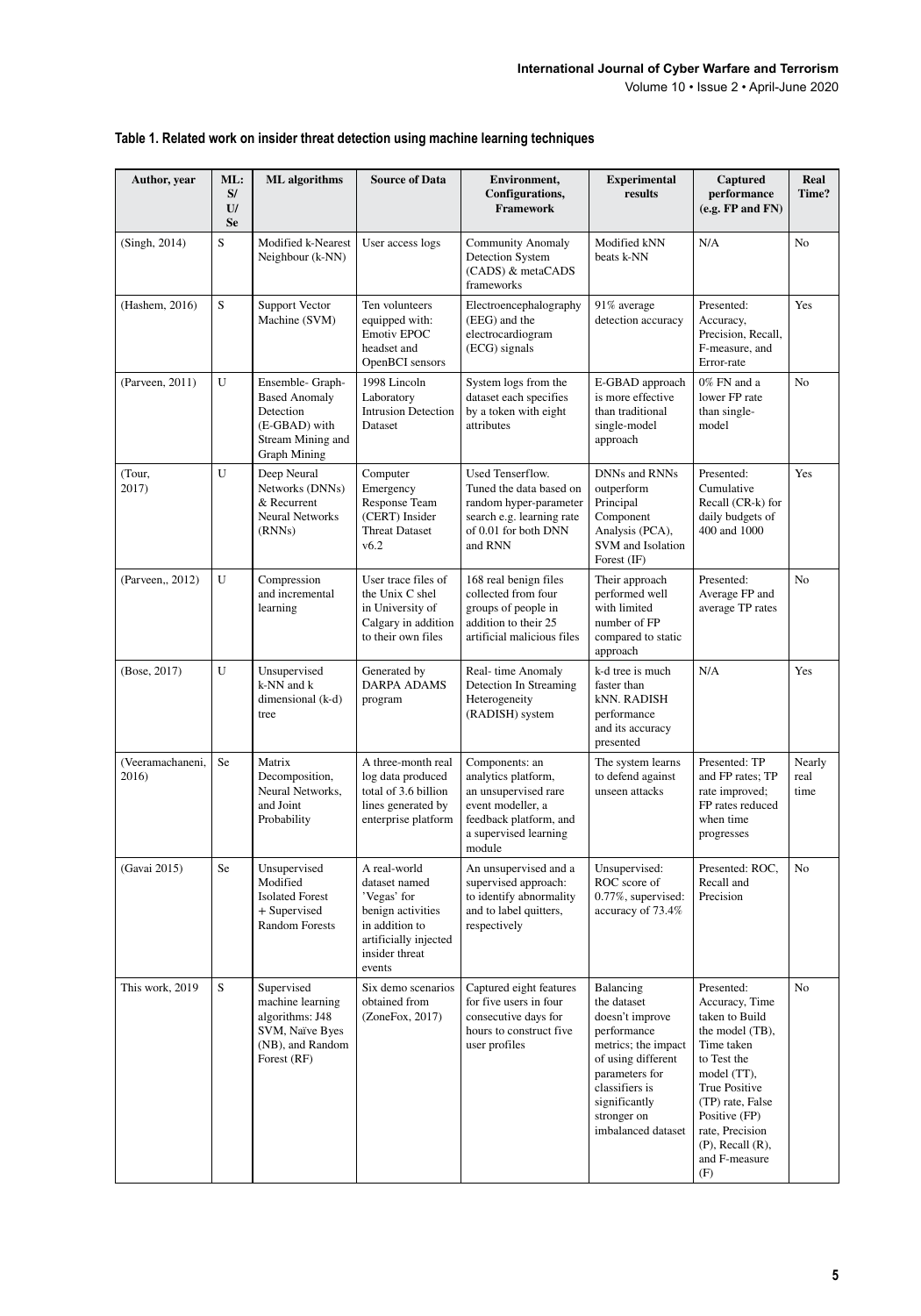They captured FP and TP average rates that shows their work performed well compared to the static approach. However, the malicious anomalous data is artificial and crafted by the author. Additionally, this public dataset (Greenberg, 1988) is now dated.

Authors in (Veeramachaneni, 2016) proposed a nearly real-time supervised and unsupervised system with an analyst-in-the-loop against unseen attack. The unsupervised part of their system learns a model that can identify extreme and rare events in data. The rare events then presented to the system analyst who labels them as either malicious or benign. At the end, the labelled data is provided to the supervised learning part of their system which produces a model that can predict whether there will be attacks in the following days. On the unsupervised part of their model, they employed Matrix Decomposition, Neural Networks and Joint Probability to detect rare events each of which generates a score indicating how far a certain event is from others. They used a total of 3.6 billion real log lines produced within 3 months and presented that the TP rate improves by almost three times and FP rate reduces by five times as time progresses.

Authors in (Gavai, 2015) employed unsupervised Modified Isolation Forest (IF) and supervised Random Forest algorithms to discover insider threats based on employees' social and online activity data. Their approach includes generating some features based on email content, work-practice and online activity which is then used in the unsupervised part of the proposal to identify suspicious behaviour. These features are also used in the supervised part of their proposal in conjunction with quitting labels to develop a classifier. They used a real-world dataset named Vegas for benign activities in addition to their own artificially injected insider threat events. The events include patterns for email communication, web browsing, email frequency, and file and machine access. They obtained a ROC score of 0.77% for the unsupervised part of their work and a classification accuracy of 73.4% for the supervised part showing that their approach is successful in detecting insider threat activity as well as quitting activity. However, the malicious anomalous data is artificial and crafted by the authors.

The work presented in this paper differs from the related works described above as we focus on employing machine learning techniques on extremely imbalanced dataset in which the malicious class is in the minority and the benign class is in the majority (i.e. the malicious events are less than 1.3% of the total dataset). Given that the importance of the class imbalance problem has not been addressed in the existing literature for the insider threat, our methodology for exploring the impact of data balancing derived from (Galar, 2011), (Hanifah, 2015) & (Pavlov, 2010) where different balancing techniques have been discussed including undersampling, oversampling and hybrid-based approaches from which we employ a popular undersampling technique called spread subsample. Our work in this paper is built upon our previous work (Moradpoor, 2017) where we used Self-Organising Map (SOM) in conjunction with Principal Component Analysis (PCA) for insider threat detection on the same imbalanced dataset that we use in this paper. However, in our previous work, the dataset was unlabelled. Given that it is less likely to have a balanced dataset in a real-world scenario, knowing how to deal with an imbalanced dataset is not only crucial but also more realistic.

For the classifiers, we consider J48 decision tree, Support Vector Machine (SVM), Naïve Bayes (NB), and Random Forest (RF) algorithms and for performance metrics we study Classification Accuracy (CA), Time taken to Build the model (TB), Time taken to Test the model (TT), True Positive (TP) rate, False Positive (FP) rate, Precision (P), Recall (R), and F-measure (F). These performance metrics are mainly derived from (Buczak, 2015) where a comprehensive survey of data mining and machine learning techniques for cyber security intrusion detection has been fully discussed.

Additionally, we provide a comprehensive review and explanations on the data pre-possessing phase. This phase, which is missing from the existing work on ML-based insider threat detection e.g. from (Singh, 2014), (Parveen, 2011), (Tuor, 2017), (Bose, 2017), (Hashem, 2016), (Gavai, 2015), (Parvenn, 2012) and (Veeramachaneni, 2016), is an extremely important part of any machine learning projects given that it transfers a raw or original dataset to an understandable and meaningful format. This part of our work is encouraged by (Hamed, 2018) where a taxonomy of data pre-processing techniques for intrusion detection systems has been discussed. In this paper, the data pre-processing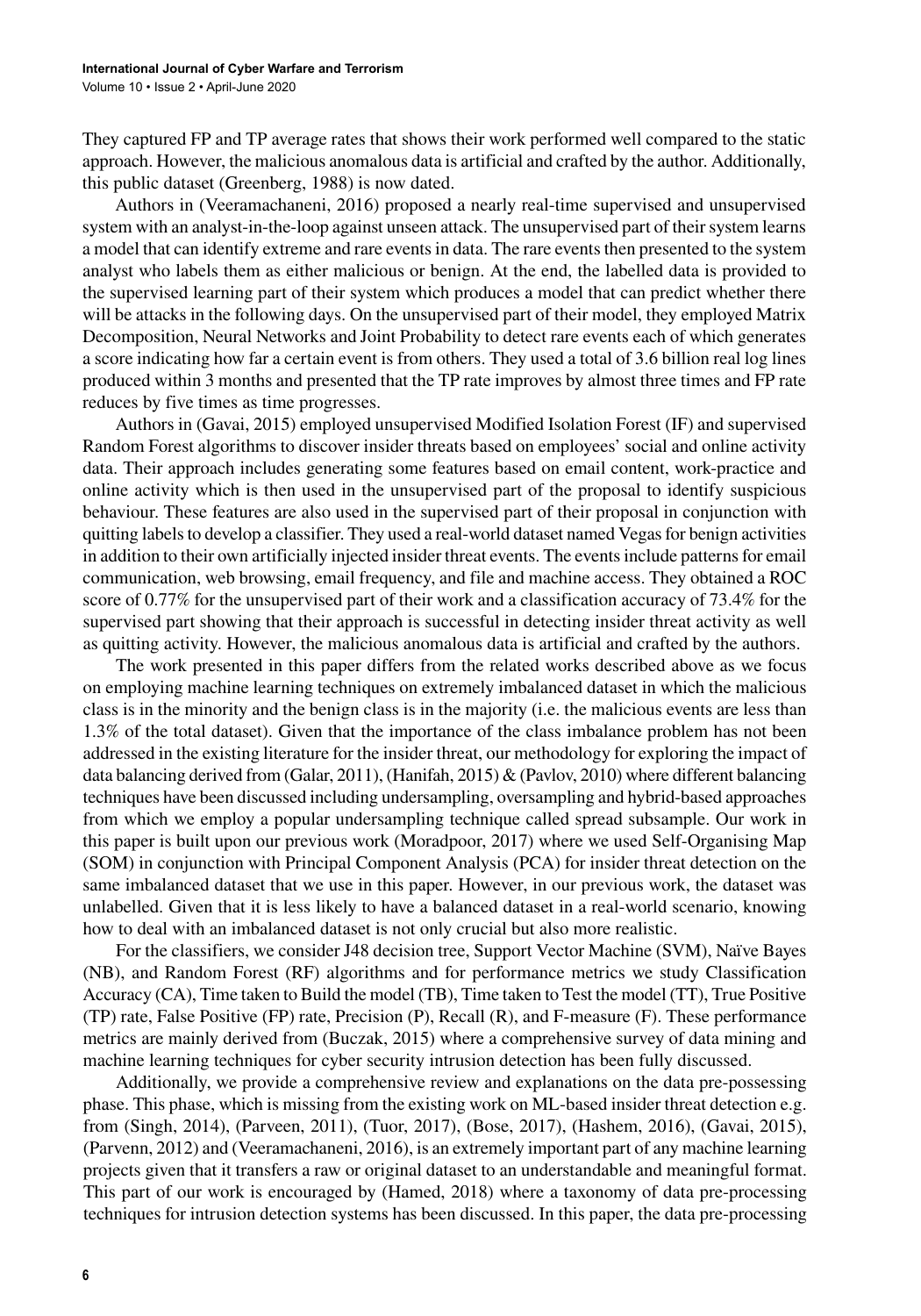phase includes outlier identification from data cleaning stage, data decomposition and data conversion from data transformation stage, and data balancing from data reduction stage. The comprehensive explanations on data pre-processing phase on extremely imbalanced dataset in this paper can be used as a guide and can be employed on any data mining/machine learning projects.

Furthermore, despite (Singh, 2014), (Parveen, 2011), (Tuor, 2017), (Bose, 2017), (Hashem, 2016), (Gavai, 2015), (Parvenn, 2012) and (Veeramachaneni, 2016), this paper contains six comprehensive demo setups which covers all the serious data breach scenarios: data theft, privileged user data breach, endpoint security breach, shadow it risk, data security, and sensitive folders breach. Besides, to make the scenarios more realistic, it includes different arrangements for three groups of staff within an organisation: permanent staff (x3 scenarios), temporary staff (x1 scenario) and third-party staff (x2 scenarios). Our methodology for defining, justifying, and developing the six scenarios above is enthused by (Lindauer, 2014) where generating test data for insider threat detectors has been described. The work in (Legg, 2015) also inspired our work in terms of using user and role-based profiles for automated insider threat detection.

# **3. ANALYSING THE DATA**

In this paper, six demo scenarios have been identified which help to shape the dataset used in our experiments. They have been developed by (ZoneFox, 2017), which is a market leader in User Behaviour Analytics, to ensure familiarisation of the insider threatsin an organisation. In thissection, we discuss: the six demo scenarios, the original dataset that we used for our experiments and the data pre-processing stage (outlier identification, data decomposition and data conversion).

# **3.1 DEMO Scenarios**

Our six demo scenarios include different setups for three groups of staff: permanent, temporary and third party. This contains three scenarios for permanent staff: Data Theft, Endpoint Security Processing and Shadow IT Risk, one scenario for temporary staff: Privileged User Data Breach and two scenarios for third-party member of staff: Data Security and Protect Sensitive Folders. To clarify a permanent staff is a long-term member of staff who works for instance in company's engineering or sales team e.g. Charlotte, Rebecca and Laura. A temporary staff is a short-term member of staff who has been employed for the busy period e.g. Timmy. A third-party member of staff is an individual who has been employed to work with one of the client systems e.g. Colin. The names are all fictional and have been used for the sake of making our demo scenarios clear. All six scenarios are presented in Table 2 and defined as follows.

# *3.1.1 Demo Sceanrio 1: Data Theft*

A Data Theft for an organisation commonly includes stealing sensitive information related to its staff, clients or business e.g. usernames, passwords, credit card information, medical records or businesssecrets. In Demo Scenario 1, we focus on the data theft threat from employees within a given organisation by following the Insider Threat Kill Chain (ITKC). ITKC identifies human resources as the greatest risk to organisations and discusses how members of staff within organisations can work together to help avert these risks before they become a problem. To achieve this, we consider four groups of people within the organisation: 1) people who intended to leave their job and already handed in their notice, 2) people who look around file servers repeatedly, 3) people who download backup software on their desktop computers and 4) people who copy zip filesto their removable devices. For example, as it is shown in Table 2 Demo Scenario 1, Charlotte, who is a permanent member of staff working in the company's engineering team, backs up files to a removable disk drive.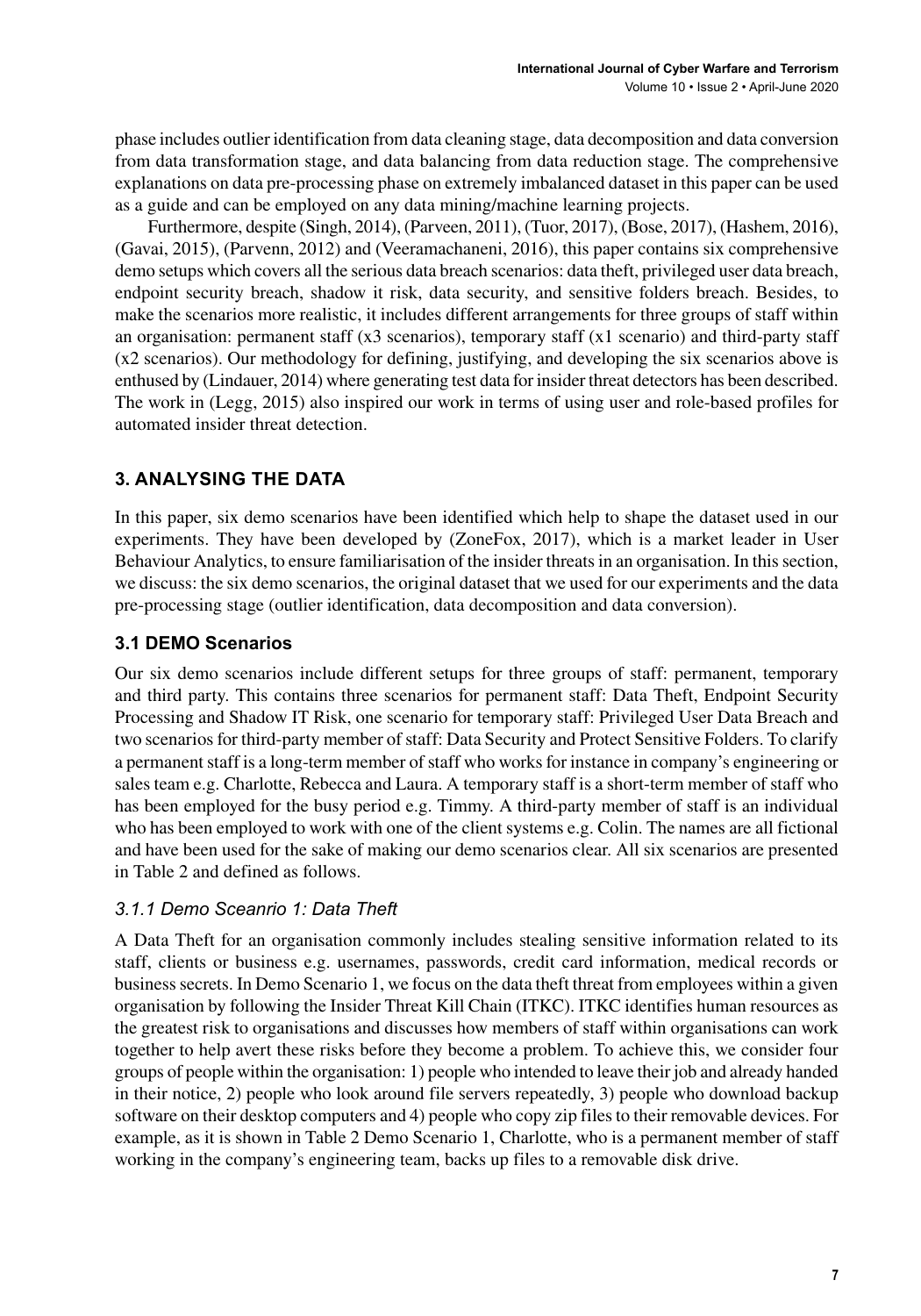## *3.1.2 Demo Scenario 2: Privileged User Data Breach*

Intruders need privileged access, for instance admin's username and password, to carry out malicious activities and proceed attacks to the next phase. Mischievous activities such as installing malicious software, e.g. malware, ransomware or backdoor, stealing sensitive information, e.g. usernames and passwords, or even disabling hardware and/or vital software on a victim's computer, e.g. anti-malware or anti-spyware.

That is why privileged user accounts are in such high demands by intruders. In fact, there can be so many shared privileged accounts within an organisation with no management knowledge on where all those accounts reside or who has access to them. In Verizon Data Breach Investigations Report for 2016 (Enterprise, 2017), 63% of all breaches were due to using weak or common passwords while 53% of them were down to the misuse of privileged accounts. Privileged accounts include: local admin accounts, privileged user accounts, domain admin accounts, emergency accounts, service accounts and application accounts. An efficient privilege management system would automatically identify these accounts and bring them under a management system umbrella. In Demo Scenario 2, pinpointing privileged user data breach is done by going through the following steps: 1) identifying privileged user accounts, 2) identifying sensitive files that could only be accessed using those accounts, and 3) monitoring the access to those sensitive files. For example, as it is shown in Table 2 Demo Scenario 2, Timmy, who is a temporary member of staff who has access to privileged user accounts, accesses a file, i.e. minutes of company's February meeting, on the network file system that he does not need access to.

#### *3.1.3 Demo Scenario 3: Endpoint Security Processing*

In an organisation, endpoints include desktop computers, mobile devices (e.g. laptops, smartphones and tablets), printers, scanners or even bar code readers. Endpoint security management is a network security approach that requires endpoint devices to follow the security policy of a given organisation. This needs to be met before as well as after granting access to network resources. In Demo Scenario 3, we consider endpoint security processing by monitoring the staff activities on desktop computers across the organisation. For instance, turning off or disabling a system's anti-malware e.g. popup

| Demo scenarios                                          | <b>Staff type</b> | <b>Staff</b><br>name | <b>Application</b>              | <b>Resource</b>                                                                                                                                                                                       | <b>Description</b>                                                                                                                                                 |
|---------------------------------------------------------|-------------------|----------------------|---------------------------------|-------------------------------------------------------------------------------------------------------------------------------------------------------------------------------------------------------|--------------------------------------------------------------------------------------------------------------------------------------------------------------------|
| Demo scenario 1:<br>Data Theft                          | Permanent         | Charlotte            | bbackup.exe                     | rm:\\e:\\myusb\\backup.zip                                                                                                                                                                            | Charlotte backs up files to a removable<br>disk drive.                                                                                                             |
| Demo scenario 2:<br>Privileged User Data Breach         | Temporary         | Timmy                | N/A                             | nfs:\\ \\fileshare2\\<br>hoardminutes\\minutes -<br>february.txt                                                                                                                                      | Timmy accesses a file on the network<br>file system that he does not need to<br>access to.                                                                         |
| Demo scenario 3:<br><b>Endpoint Security Processing</b> | Permanent         | Laura                | Savservice.exe<br>(av software) | N/A                                                                                                                                                                                                   | Laura deactivates the anti-virus<br>software on her computer.                                                                                                      |
| Demo scenario 4:<br>Shadow IT Risk                      | Permanent         | Rebecca              | dropbox.exe<br>Skype.exe        | c:\\users\\rebecca\\dropbox\\<br>plan2.doc<br>c:\\users\\rebecca\\dropbox\\<br>plan1.doc<br>nfs:\\\fileshare1\\<br>engineeringplans\\plan1.<br>doc nfs:\\\fileshare1\\<br>engineeringplans\\plan2.doc | Rebecca uses Dropbox to perform<br>unauthorised backups to the Cloud.<br>Rebecca uses Skype to perform<br>unapproved uploads from network file<br>system to Cloud. |
| Demo scenario 5:<br>Data Security                       | Third-<br>party   | Colin                | N/A                             | nfs:\\\fileshare1\\<br>engineeringplans\\plan1.doc<br>rm:\\f:\\copyto\\remdrive\\<br>ipdata.txt                                                                                                       | Colin accesses a file on the network file<br>system that he is not supposed to access<br>and copies it to a removable disk drive.                                  |
| Demo scenario 6: Protect<br><b>Sensitive Folders</b>    | Third-<br>party   | Colin                | N/A                             | nfs:\\fileshare1\PatientData\<br>AliceBrownMedicalRecord.txt                                                                                                                                          | Colin accesses sensitive information<br>(Alice Brown's medical record) on the<br>network file system that he should have<br>no need to access to.                  |

#### **Table 2. Six demo scenarios of users**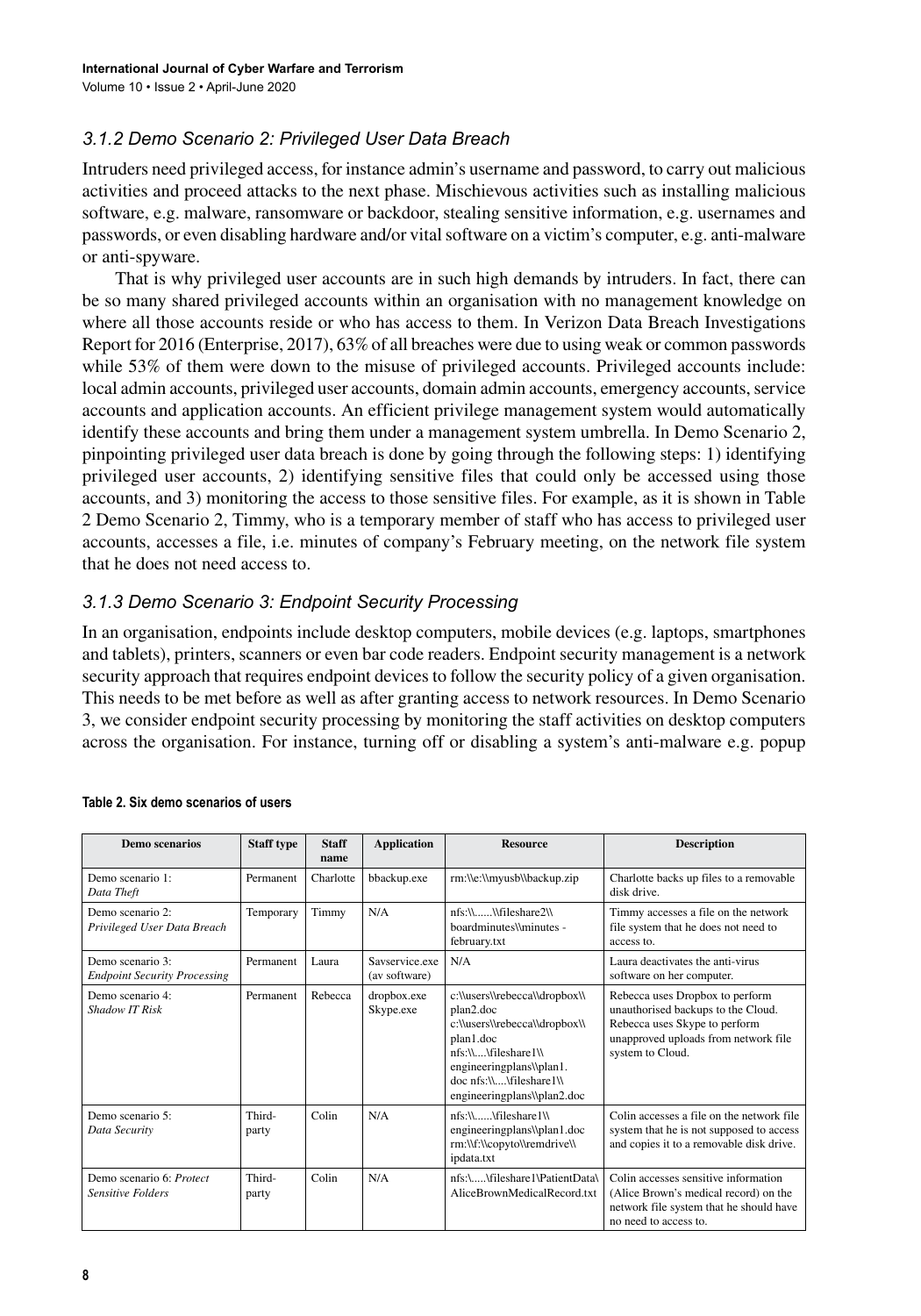blockers, anti-spyware, anti-spam, host-based firewalls and anti-viruses. For example, as it is shown in Table 2 Demo Scenario 3, Laura, who is a permanent member of staff working in the company's sales team, deactivates the anti-virus on her desktop computer.

# *3.1.4 Demo Scenario 4: Shadow it Risk*

Shadow IT refers to software or applications purchased, downloaded, installed, used or managed outside or without the knowledge of an organisation's IT department. They can be defined as the IT assets that are invisible to an organisation's IT department. Shadow IT has grown exponentially in recent years. This is down to the good quality of applications in the Cloud, mobile technology growth and the rapid development in Software as a Service (SaaS), such as: Dropbox, Cisco WebEx, Google Apps, Salesforce, Skype, and Microsoft Office 365. A SaaS, which is also known as Cloud software, on-demand software or hosted software, is a way of delivering applications over the Internet. A given SaaS may or may not offer strong security protections e.g. identity management, authentication, access control, secure backup practices, data masking or data encryption. Therefore, it can expose an organisation and/or its affiliates to data loss risk and security-related threats such as insider threats. In Demo Scenario 4, we consider Shadow IT risk, which is imposed by employees within the organisation using unknown/unauthorised SaaS e.g. Dropbox or Skype. For example, as it is shown in Table 2 Demo Scenario 4, Rebecca, who is a permanent member of staff working in the company's engineering team, installs Dropbox to perform unauthorised backups and Skype to accomplish unapproved uploads to the Cloud.

# *3.1.5 Demo Scenario 5: Data Security*

Data Security refers to protective measures applied to prevent unauthorised access and corruption to resources such as endpoint devices (e.g. computers, printers and tablets), databases, websites, and computer files. Backups, data encryption, authentication and data masking are the commonly used data security techniques. For example, data masking is a method of protecting the actual data by creating a structurally similar but fake version of an organisation's data for purposessuch astraining or software/algorithm testing. In Demo Scenario 5, we consider monitoring resources that a third-party member of staff is not supposed to access or make a copy from e.g. accessing a sensitive document or copying intellectual property files to a removable disk. For example, as it is shown in Table 2 Demo Scenario 5, Colin, who is a third-party member of staff, accesses and copies intellectual property data to a removable disk drive that he is not supposed to do.

# *3.1.6 Demo Scenario 6: Protect Sensitive Folders*

In general, data can be categorised as either public, restricted or private. The public data such as: pressreleases, course information or research publications can be available to anyone with little or no controls to protect their confidentiality. The restricted data such as: credit card numbers, passwords or personal medical information are those for which the unauthorized disclosure, alteration or destruction of them could cause a significant level of risk to an organisation or its affiliates. The private data such as: home address, birth date, gender, religious or sexual orientation are those for which the unauthorized disclosure, alteration or destruction of them could result in a moderate level of risk to an organisation or its affiliates. In Demo Scenario 6, we focus on protecting folders with restricted data e.g. folders that carry medical records for individuals maintained by the organisation. For example, as it is shown in Table 2 Demo Scenario 6, Colin, who is a third-party member of staff (i.e. a contractor), accesses restricted data (i.e. one of the staff's medical records) which he should have no need to access.

# **3.2 Original Dataset**

In this section, we explain the dataset that we used for our experiments. As mentioned before, the original dataset has been given by (ZoneFox, 2017) and covers all the six scenarios that we defined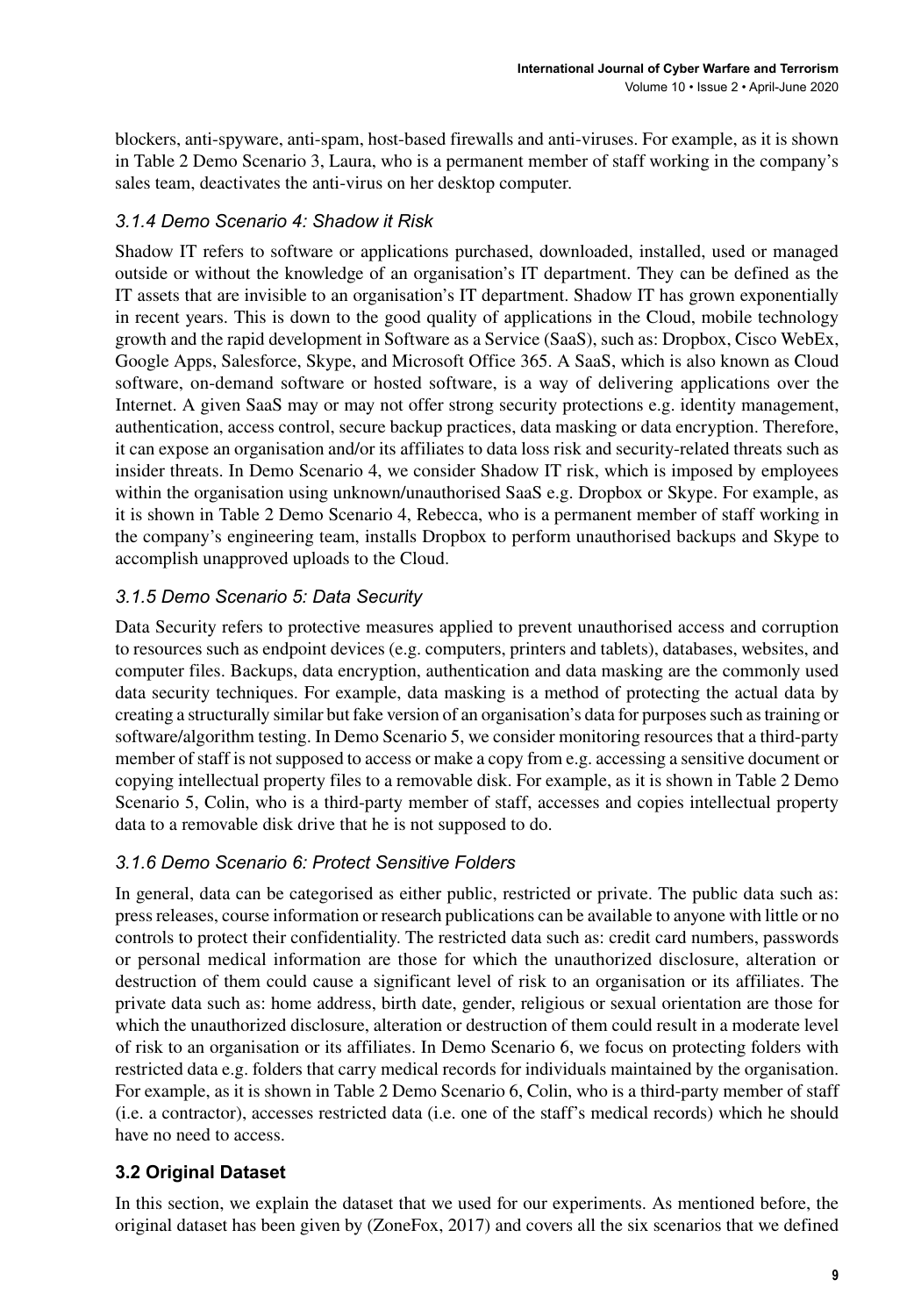in the previous section. It includes Charlotte, Rebecca, Laura, Timmy and Colin's user profiles captured on four consecutive days. The dataset also contains the administrator's network activities. As discussed before, each user is either a permanent member of staff (e.g. Charlotte, Rebecca, Laura or Administrator), a temporary member of staff (e.g. Timmy) or a third-party member of staff (e.g. Colin). The original dataset is in .CSV format and contains 2643 lines of raw data which includes six features: Date-Time, machine\_ID, user\_ID, application, action and resource. Each line of the dataset identifies an action done by one of the users in the user pool (i.e. Charlotte, Rebecca, Laura, Timmy, Colin or Administrator). For example, one line of the dataset specifies that on 2016-02-23 at 16:30:27 (Date-Time), employee A (user\_ID) used computer B (machine\_ID) to run backup.exe (application) and write (action) the backup into path D (resource).

# **3.3 Data Pre-Processing**

In this section, we explain the pre-processing phase employed on our original dataset given by (ZoneFox, 2017). This phase is an important part of any machine learning projects given that it transfers a raw or original dataset to an understandable and meaningful format. Raw data is often incomplete, noisy, inconsistence and/or lacking certain behaviours, attributes or styles and is likely to generate or comprise errors if fed intact into machine learning algorithms. Data pre-processing is a proven method of resolving these issues. It comprises stages such as: data cleaning, data integration, data transformation, data reduction and data discretisation each containing various tasks. For example, data transformation comprises tasks such as normalisation and aggregation while data cleaning includes filling in missing data, outlier identification, outlier removal and inconsistency resolution.

In this paper, the data pre-processing phase includes four tasks of: outlier identification from data cleaning stage, data decomposition and data conversion from data transformation stage, and data balancing from data reduction stage as follows.

# **3.4 Data Cleaning**

In any data science project, data cleaning is a critical part of the data pre-processing phase. This includes tasks such as: filling in missing values, identifying outliers, smoothing out noisy data or correcting inconsistent data. For example, for filling in missing values a learning algorithm such as Bayes or decision tree can be used to predict them. Additionally, domain knowledge or expert decision can be employed to correct inconsistent data. In this paper, we used outlier identification task from data cleaning stage as follows.

### *3.4.1 Outlier Identification*

In data science, "outliers" are values that "lie outside" the other values e.g. in the scores of: {3,22,25,23,29,33,85}, 3 and 85 are outlier given that they are far away from the main group of data: {22,25,23,29,33}. In data mining, outlier identification, which is also known as anomaly detection, refers to identification of items, events or behaviours which do not follow an expected pattern. It is an observation of the data that deviates from other observations so much that it awakens suspicions that it was generated by a different and/or unusual mechanism (Williams, 2002). In the data preprocessing phase, outlier identification is a part of the data cleaning stage and includes tasks such as binning, clustering and regression. In this paper, outlier meansinsider threat and outlier identification refers to detection of digital tasks performed by employees which they are not supposed to do/or they should have no need to do. In order to perform outlier identification on our original dataset, we surfed through each event manually and marked it as either 1, representing an outlier event, or 0, representing a non-outlier event. This is decided by considering the six demo scenarios explained in the previous section (i.e. Data Theft, Endpoint Security Processing, Shadow IT Risk, Privileged User Data Breach, Data Security, Sensitive Folders Protection) along with the individual'srole within the organisation. The original dataset is in .CSV format and includes 2643 lines of user activities for five individuals: (i.e. Charlotte, Rebecca, Laura, Timmy and Colin). The outlier identification task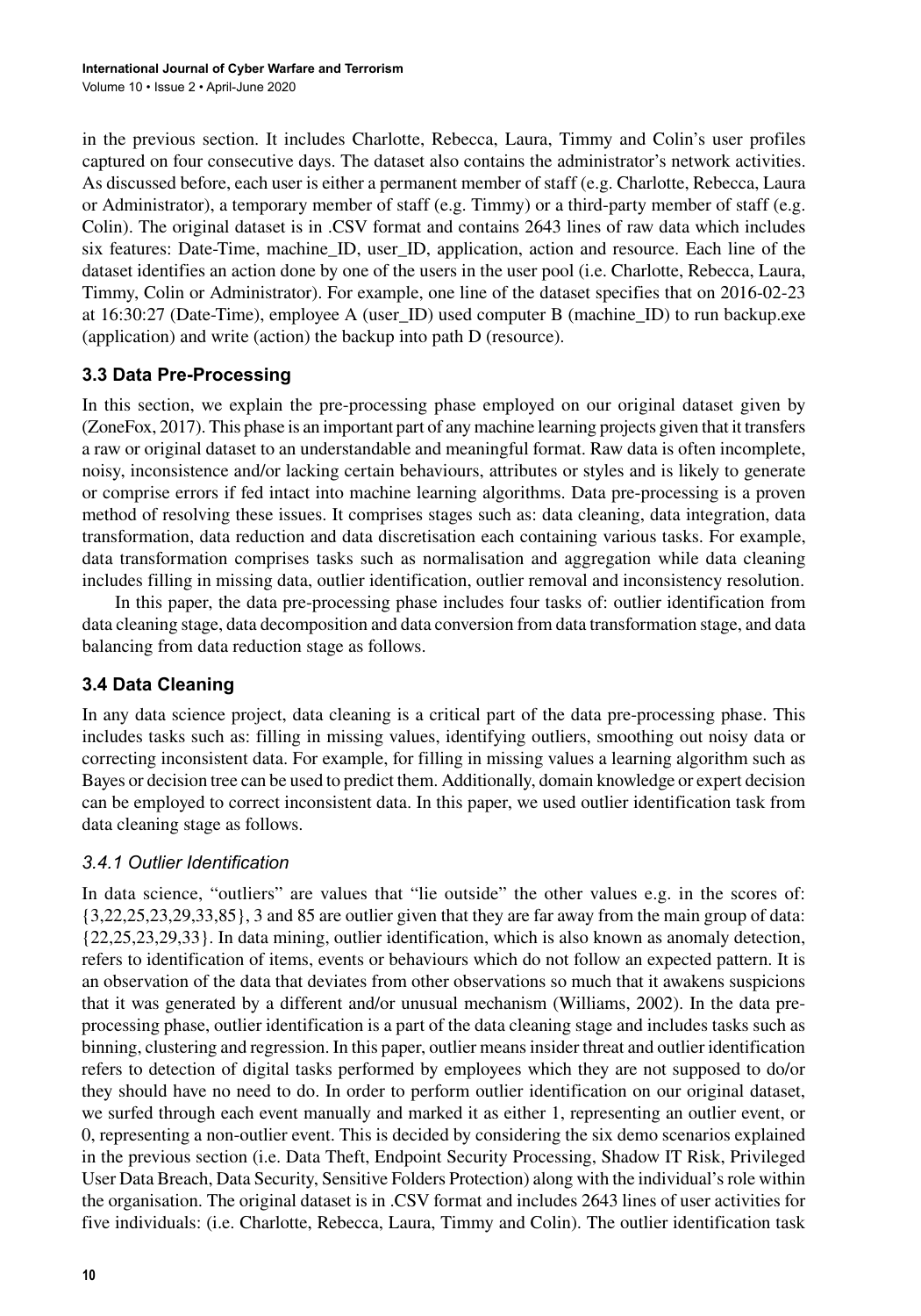resulted in identifying a total of 33 outlier activities out of 2643 events within the original dataset. As it is depicted in Table 3, total outlier events of 6, 5, 11, 1 and 10 belong to Charlotte, Rebecca, Colin, Laura and Timmy, all respectively.

Given that this paper is based on a supervised machine learning approach, the outlier identification task adds an extra feature of "Outlier" to our dataset which is also known as "label". Outlier identification task or labelling the entire dataset is done to provide a platform to evaluate the performance of our supervised machine learning approach. It also assists with our future work which is based on an unsupervised machine learning approach. Additionally, labelling the entire dataset will assist us in implementing a semi-supervised approach for our possible future work which is an implementation of a supervised method in addition to the unsupervised method that could have a potential to improve the accuracy rate for insider threat detection.

## **3.5 Data Transformation**

Machine learning algorithms were unlikely to process any data correctly and/or produce any accurate results such as predictions if the data does not follow a similar type. Therefore, we employed data transformation stage on our original dataset during the pre-processing phase to transform them into a similar data type. This includes two steps of data decomposition and data conversion as follow.

## *3.5.1 Data Decomposition*

In a dataset, decomposing some values into multiple parts will help a machine learning algorithm in capturing more specific relationships. For instance, data decomposition on a feature such as "date" represented as "Tues; 01.04.2017" into: day of a week and month of a year may provide more relevant information. In fact, data decomposition is the opposite of data reduction given that it will add more data to the original dataset.

In this paper, we employ data decomposition on Date-Time, application, action and resource features in our dataset to capture more specific relationship between the individual user behaviour and insider threat.

For instance, in our original dataset, Date-Time represented as 2016-02-23T16:26:33Z indicating a user event that has happened on 23th of February 2016 at 16:26:33 hours. This includes two characters: T, which can be read as an abbreviation for Time, and Z, which stands for zero-time zone as it is offset by 0 from the Coordinated Universal Time (UTC).

After data decomposition Date-Time feature breakdown to: Year (2016), Month (02), Season (Winter), Day (23), Week Day (Tuesday), Week Portion (Middle of week), Hours (16), Minutes (26), Seconds (33) and Time of Day (Afternoon). Likewise, the application feature is decomposed to application type (i.e. system application or user application) and application ID, action feature is decomposed to action type (i.e. related to processes or related to files) and action ID and resource feature is decomposed to resource location (i.e. local computer, local network, removable memory or Cloud), file extension (e.g. .txt, .zip or. bkc) and folder depth (e.g. 1, 2 or 3).

| <b>Employee Name</b> | <b>Total Events 441/2643454??</b> | <b>Outlier Events 33/2643</b> |
|----------------------|-----------------------------------|-------------------------------|
| Charlotte            | 146                               | $\sigma$                      |
| Rebecca              | 75                                |                               |
| Colin                | 57                                | 11                            |
| Laura                | 135                               |                               |
| Timmy                | 28                                | 10                            |

#### **Table 3. Outlier identification**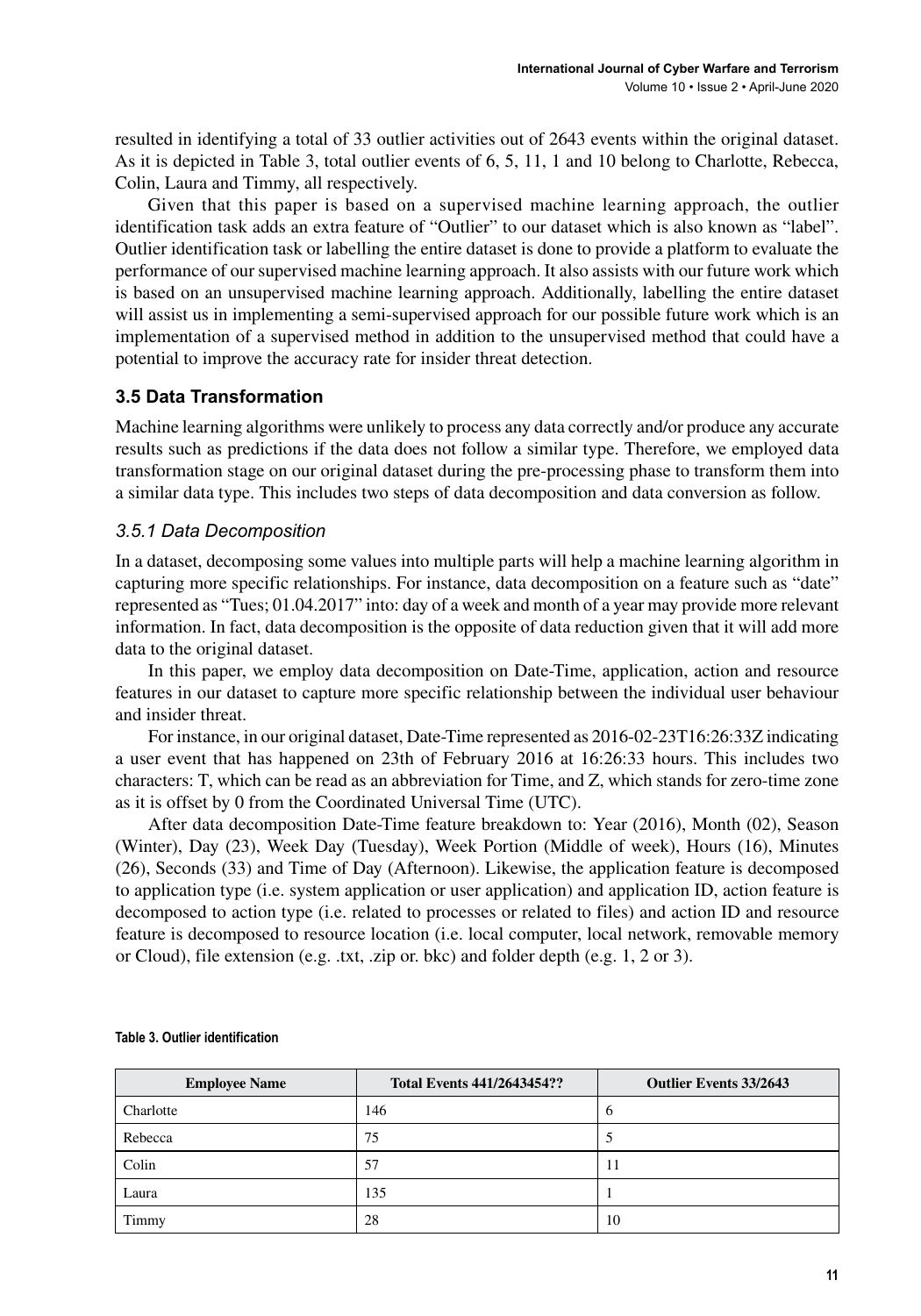#### *3.5.2 Data Conversion*

Often, machine learning algorithms require the data in specifics ways before feeding them into the model. This can be done during the data conversion task which is the conversion of data from one format to another format e.g. from categorical data to numeric values. Categorical data are the data that contain label values, which is often limited to a fixed set, rather than numerical values. Some examples include: "week day" variable with the values of: "Monday", "Tuesday" and "Wednesday" or "season" variable with the values of: "spring", "summer" and "autumn". Therefore, given that most machine learning algorithms can't operate on categorical data directly and require all input and output variables to be numeric, integer encoding also known as numeric conversion and one-hot encoding can be used. In integer encoding, each categorical data is assigned an integer value e.g. "Monday" is 1, "Tuesday" is 2, and "Wednesday" is 3. However, in one-hot encoding, a binary variable is added for each value e.g. in the "week day" variable example above "Monday" is 001, "Tuesday" is 010, and "Wednesday" is 011.

In this paper, the data conversion task has been employed on 13 out of 20 features of our dataset. This includes numeric conversion for: Date-Time, season, week day, week portion, time of day, machine\_ID, user\_ID, application\_type, application\_ID, action\_type, action\_ID, resource\_location and file extension.

For example, in our main dataset, the Date-Time feature for each event contains standard date and time format including both numeric and text character. For instance, 2016-02-23T16:26:33Z represents a user event that happened on 23rd of February 2016 at 16:26:33 hours. Thisincludestwo characters: T for Time, and Z for zero-time zone as it is offset by 0 from the Coordinated Universal Time (UTC). For Date-Time conversion, we first split this feature to date and time. This gives us: 2016-02-23T and 16:26:33Z for our running example above. We then removed T and Z characters and formatted the date to: 23/02/2016 while time stays the same: 16:26:33. We then converted date and time to a UNIX timestamp which results in 1456185600 and 59193 for the date and time, respectively. In the last step, we combined them together which gives us: 1456244793. UNIX timestamp is the number of seconds between a particular date and the Unix Epoch on January 1st, 1970 at UTC. We run the Unix timestamp conversion on the Date-Time feature for the entire dataset.

Besides this, as we discussed in the previous section, the Date-Time feature was further split into year, month, season, day, week day and week portion (for Date feature) and hours, minutes, seconds and time of day (for Time feature) during the data decomposition task. Therefore, we allocate a 1-4 range to season, 1-7 to weekday, 1-4 to week portion and 1-4 to time of day in the data conversion task. However, year, month, day, hours, minutes and seconds remain unchanged during this task.

Furthermore, in our original dataset, each machine\_ID is a combination of numbers, uppercase and lowercase letters e.g. 4RcZBZz. We defined 15,000 – 19,000 range for machine\_ID data conversion from which an integer value is assigned to each computer. For example, 16002 has been assigned to a computer with an id of 4RcZBZz. Likewise, 1000 – 1500 range is allocated to the user\_IDs in our dataset. This means a unique numerical value for Administrator, Charlotte, Rebecca, Laura, Timmy and Colin e.g. 1301 has been assigned as a user\_ID to Colin.

Similarly, 20 – 99 range has been assigned to application\_ID, 200 - 499 to action\_ID, 0-4 to resource\_location and 0-19 to file extension. Moreover, in terms of application\_type and action\_type, 0 represents systems application and process related actions and 1 represents user application and file related actions, both respectively.

To put it in a nutshell, seven features of year, month, day, hours, minutes, seconds and folder depth, remain unchanged during the data conversion task. All the arrangements for data conversion have been identified in Table 4.

#### **3.6 Data Reduction**

This stage of the data pre-processing phase includes steps as follows (Data pre-processing, 2018). "Reducing the number of attributes": for instance, removing irrelevant attributes or using principle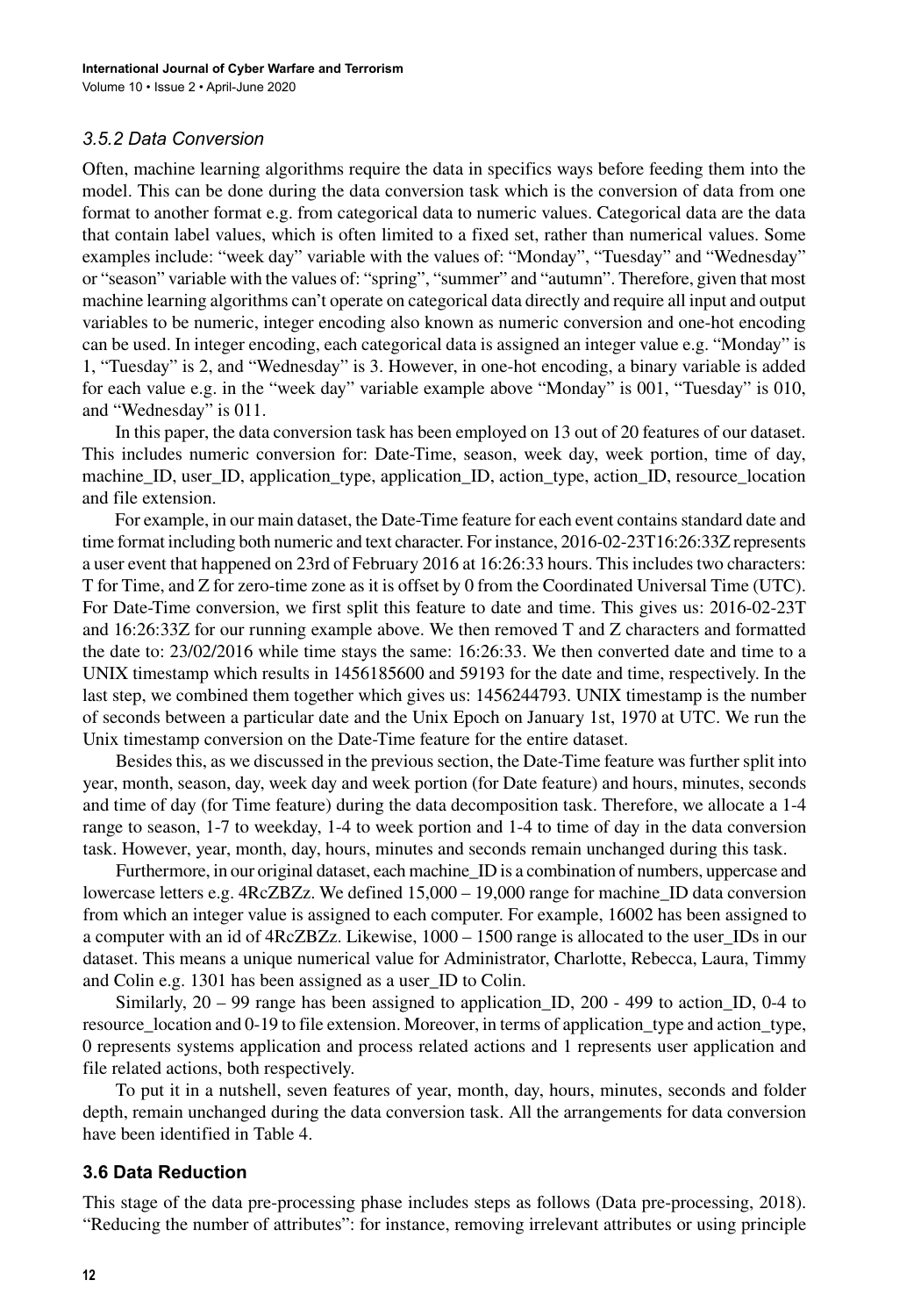component analysisto search for a lower dimensionalspace that can best represent the data. "Reducing the number of attribute values": for example, by clustering where similar values grouped in clusters. "Reducing the number of data samples": for instance, within the majority class to reduce the degree of imbalance data distribution and produce a balanced dataset. This is also known as data balancing. In this paper, we only employ data balancing during the data reduction stage as follows.

# *3.6.1 Data Balancing*

In machine learning and data mining, the imbalanced class distribution is a scenario where the number of instances belonging to one class is significantly lower than those that belong to the other classes. In such a scenario, as we have in this paper, the classification could be biased and inaccurate. This happens due to the fact that machine learning algorithms are usually designed to increase the accuracy by reducing the error. Therefore, to achieve this, they do not consider the class distribution, class proportion, or balance of classes. There are various approaches for solving class imbalance problems. This includes two areas of: 1) resampling and 2) classifier modifications. In this paper, we focus on the first category where we reassemble the original dataset to provide two balanced classes (i.e. malicious and benign). For this, we use Weka's Spread Subsample feature (Weka. Class SpreadSubsample, 2018) where the original dataset must first fit entirely in the memory. Thisincludes the entire imbalanced data which contains malicious and benign events. Then we need to specify the maximum "spread" between the rarest class (i.e. "malicious" which is labelled as class "1" with the total events of "33") and the most common class (i.e. "benign" which is labelled as class "0" with the total events of "2643"). For instance, "0" for distributionSpread of Spread Subsample means no maximum spread, "1" means uniform distribution and "10" means allow at most a 10:1 ratio between the classes. In this paper, we chose "1" representing uniform distribution between two classes. This allows us to keep all the malicious events (i.e. 33 malicious events) plus the equal number of the benign events selected randomly (i.e. 33 benign events). At the end, we will have 66 events in total with a uniform distribution of malicious and benign events (i.e. 33 malicious and 33 benign events).

# **4. IMPLEMENTATION, RESULTS AND ANALYSIS**

In this section, we explain our captured results after running a number of popular machine learning algorithms with different parameters on our datasets. This is done on two copies of our datasets: balanced and imbalanced. Both datasets have been passed through the data pre-processing phase including: outlier identification, data decomposition and data conversion. However, as the name says, the balanced dataset includes an extra step of data balancing. We use Weka3 (Weka, 2018) in our experiments which is a popular and powerful tool for data mining and machine learning. It has a collection of machine learning algorithms and containstoolssuch as data pre-processing, classification and visualization. Weka is also well-suited for developing new machine learning schemes. The results captured from our machine learning schemes are analysed as follows.

# **4.1 Supervised Machine Learning Results**

Supervised learning can be categorised into classification problems when the output is a class and regression problem when the output is a real value. Some popular supervised machine learning algorithms are: Naive Byes (NB) for regression and classification problems, Linear Regression (LR) for regression problems, Random Forest (RF) for regression and classification problems, Support Vector Machines (SVM) for classification problems, and Neural Networks (NNs) for regression and classification problems. Given our datasets from the earlier section, the problem in this paper is a classification problem as we want our supervised approach to explicitly identify a given event either as benign (i.e. it belongs to class "0") or malicious (i.e. it belongs to class "1"). In this section, we employ a number of popular machine learning algorithms for instance J48 decision tree, Support Vector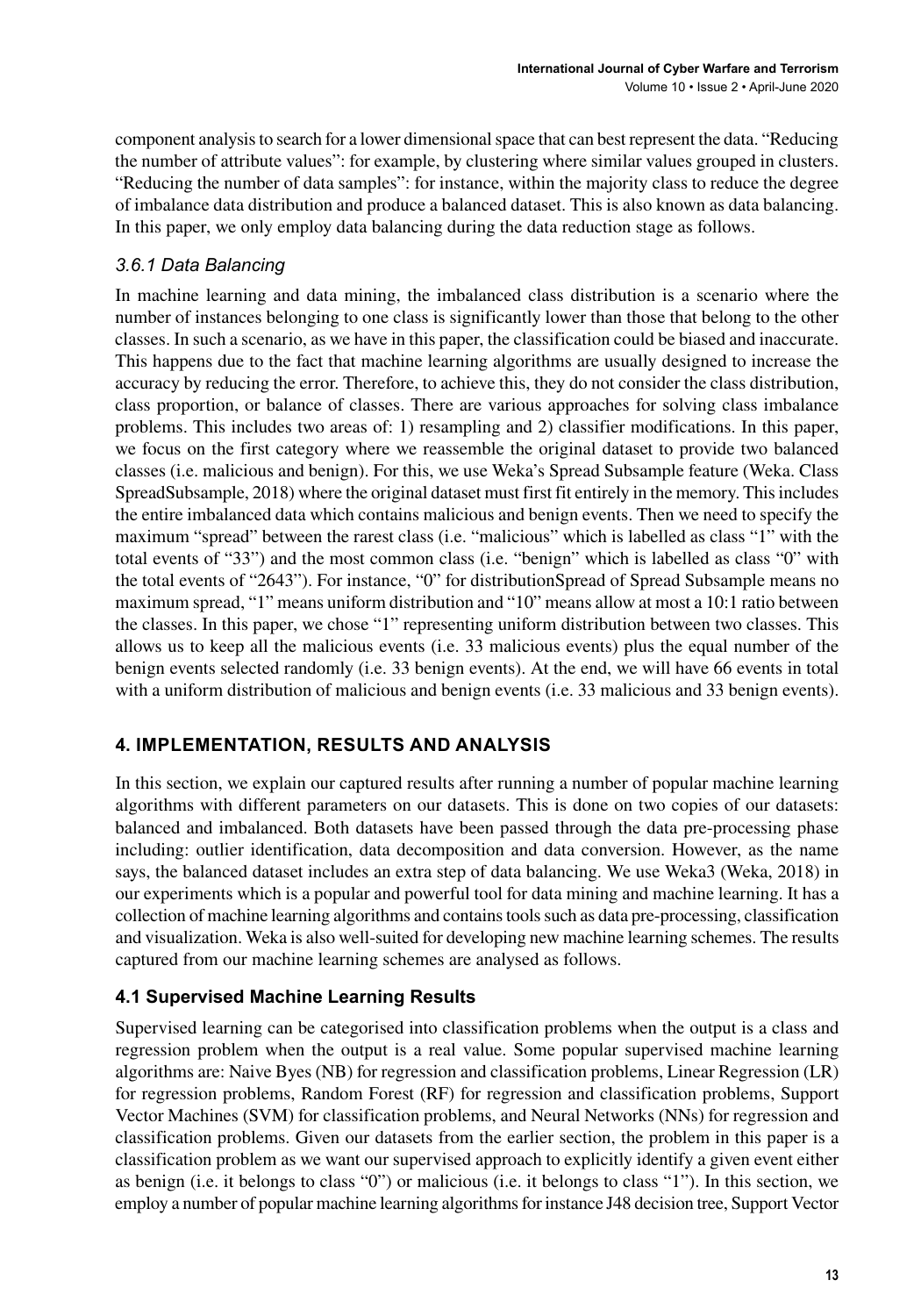#### **International Journal of Cyber Warfare and Terrorism**

Volume 10 • Issue 2 • April-June 2020

#### **Table 4. Data conversion**

| <b>Field name</b> |                | Raneg                                                                                                      |                |                |                                            |                             |                                           |                |                |  |       |
|-------------------|----------------|------------------------------------------------------------------------------------------------------------|----------------|----------------|--------------------------------------------|-----------------------------|-------------------------------------------|----------------|----------------|--|-------|
| Date-Time         |                | UNIX timestamp conversion                                                                                  |                |                |                                            |                             |                                           |                |                |  |       |
| Date              | year           | unchanged; e.g. 2016                                                                                       |                |                |                                            |                             |                                           |                |                |  |       |
|                   | month          | unchanged; e.g. 2 (i.e. February)                                                                          |                |                |                                            |                             |                                           |                |                |  |       |
|                   | season         | spring<br>summer                                                                                           |                |                |                                            |                             | automn                                    |                | winter         |  |       |
|                   |                | $\mathbf{1}$                                                                                               |                | $\overline{2}$ |                                            | $\ensuremath{\mathfrak{Z}}$ |                                           |                | $\overline{4}$ |  |       |
|                   | day            | unchanged; e.g. 23                                                                                         |                |                |                                            |                             |                                           |                |                |  |       |
|                   | week day       | numaric values: 1,2,3,4,,7 (e.g. 1 for Mon and 7 for Sun)                                                  |                |                |                                            |                             |                                           |                |                |  |       |
|                   | week portion   | beggining of week                                                                                          |                |                | middle of<br>week                          |                             | end of week                               |                | weekend        |  |       |
|                   |                | $\overline{c}$<br>3<br>$\mathbf{1}$<br>(i.e. for Mon)<br>(i.e. for Tues -<br>$(i.e. for Thur-Fri)$<br>Wed) |                |                |                                            |                             | $\overline{4}$<br>$(i.e. Sat - Sun)$      |                |                |  |       |
| Time              | hours          | unchanged                                                                                                  |                |                |                                            |                             |                                           |                |                |  |       |
|                   | minutes        | unchanged                                                                                                  |                |                |                                            |                             |                                           |                |                |  |       |
|                   | seconds        | unchanged                                                                                                  |                |                |                                            |                             |                                           |                |                |  |       |
|                   | time of day    | morning                                                                                                    |                | afternoon      |                                            |                             | evening<br>night                          |                |                |  |       |
|                   |                | $\mathbf{1}$                                                                                               |                | $\overline{c}$ |                                            | 3                           |                                           | $\overline{4}$ |                |  |       |
| machine ID        |                | $15,000 - 19,000$                                                                                          |                |                |                                            |                             |                                           |                |                |  |       |
| user_ID           |                | $1,000 - 1,500$                                                                                            |                |                |                                            |                             |                                           |                |                |  |       |
| application       | type           | 0: System applications                                                                                     |                |                |                                            |                             | 1: User applications                      |                |                |  |       |
|                   | ID             | $20 - 49;$<br>e.g. 43 for taskmgr.exe                                                                      |                |                |                                            |                             | $50 - 99$ :<br>e.g. 73 for backup4all.exe |                |                |  |       |
| action            | type           | 0: Related to processes                                                                                    |                |                |                                            |                             | 1: Related to files                       |                |                |  |       |
|                   | ID             | 200-399                                                                                                    |                |                |                                            |                             | 400-499                                   |                |                |  |       |
| resource          | location       | N/A                                                                                                        | local<br>drive |                | network drive                              |                             | removable drive                           |                |                |  | Cloud |
|                   |                | $\Omega$<br>$\mathbf{1}$                                                                                   |                | $\overline{2}$ |                                            | 3                           |                                           |                | $\overline{4}$ |  |       |
|                   | file extension | N/A                                                                                                        | .ctm           |                | .rls                                       | .Ing                        |                                           | .txt           | .              |  | .bkc  |
|                   |                | $\overline{0}$                                                                                             | $\mathbf{1}$   |                | $\overline{c}$                             | 3                           |                                           | $\overline{4}$ | .              |  | 19    |
|                   | folder depth   |                                                                                                            |                |                | unchanged; e.g. 2 for c:\backup\backup.ctm |                             |                                           |                |                |  |       |

Machine (SVM), Naïve Byes (NB), and Random Forests (RF) configured with different parameters along with several techniques (e.g. single classifiers and balanced vs. imbalanced datasets).

It is worth mentioning that, for both balanced and imbalanced datasets, we ran each experiment 10 times with seed value of 1 to 10 and split percentages of 90% for training and 10% for testing.

### *4.1.1 Result Comparisons*

There are several parameters available in the J48 classifier (Weka. Class J48, 2018). However, we considered itstwo important parameters: Confidence Factor, also known as C, and Minimum Number of Objects, also known as M. The C is used for pruning where additional steps are added to look at what nodes or branches can be removed to make the tree smaller and easier to understand without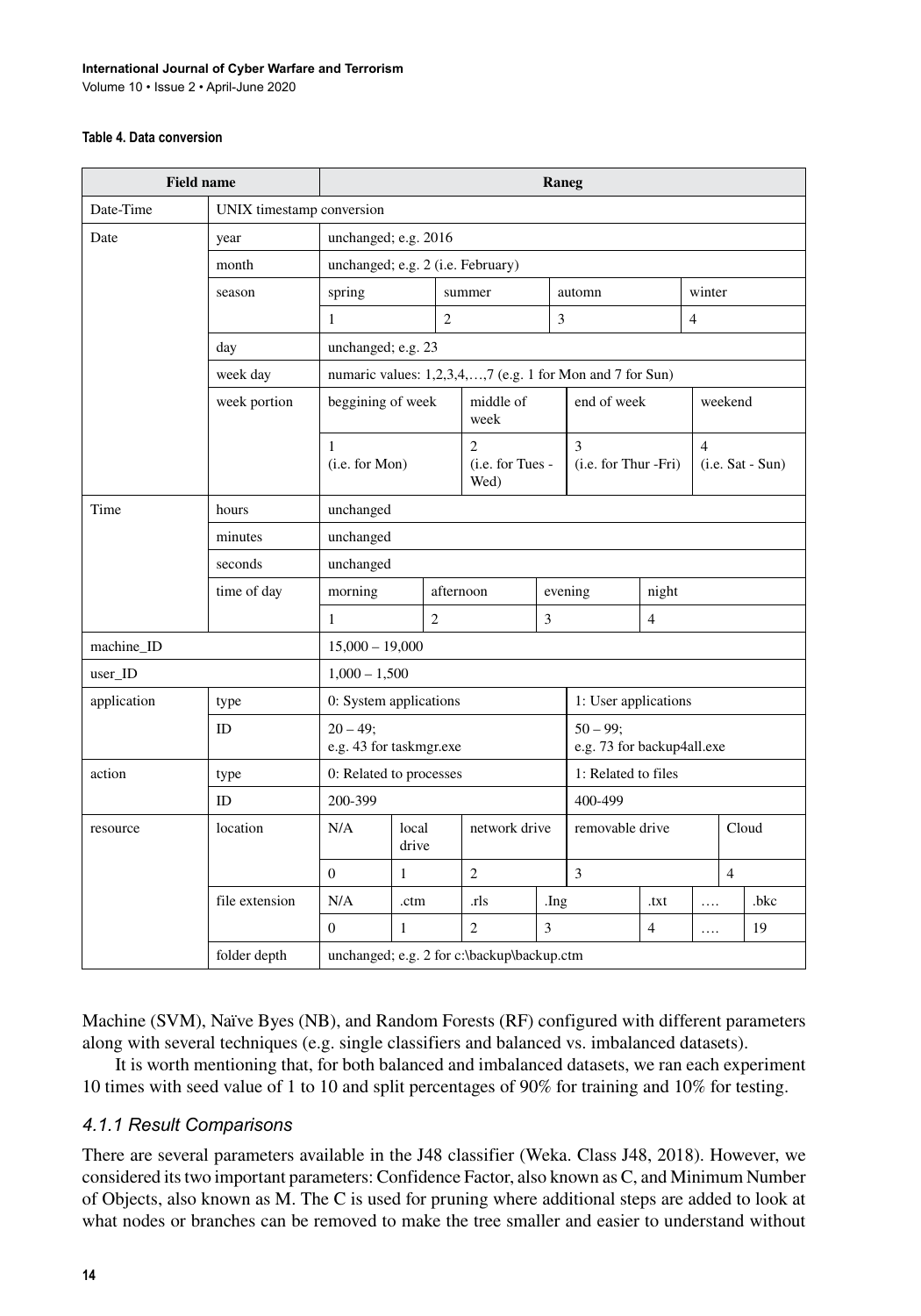affecting the performance too much. In general, smaller values for C incur more pruning. The M identifies the minimum number of instances or events per leaf. The default and configured values (also known as hyperparameters) for  $(C, M)$  are  $(0.25, 2)$  and  $(0.5, 10)$ , all respectively.

There are several parameters available in the SVM classifier (Weka. Class SMO, 2018). However, we considered its important parameter of: Complexity which is also known as C (Saarikoski, 2011). The C value tells the SVM optimisation how much we want to avoid misclassifying in each training example. Generally, smaller values of C generate more misclassified examples. The default value for C is 1 which we configured to 100 in our experiments.

There are several parameters available in the NB classifier (Weka. Class NaiveBayes, 2018). However, we considered its two important parameters of: Kernel Estimator (KE) and Supervised Discretisation (SD). The KE parameter uses kernel estimator for numeric attributes rather than a normal distribution. The SD parameter uses supervised discretization to convert numeric attributes to nominal ones. By default, the KE and SD values are set to false and we changed them to true at the time to monitor their impact on the results.

Addressing the RQ1 and RQ3, in the first set of our supervised learning experiments, we want to identify the impact of: 1) balancing the dataset and 2) changing the C and M values for J48, C value for SVM, and KE and SD values for NB on the metrics such as: classification accuracy, time taken to build the model, time taken to test the model, True Positive (TP) rate, False Positive (FP) rate, precision, recall, and f-measure.

We ran each experiment ten times with the seed value of 1 to 10, measured the weighted average, and then represented it as our result. For each experiment, we considered 90% split for training and 10% for testing. This has been done for both balanced and imbalanced dataset. Additionally, J48 (DF) represents J48 with the default value of 0.25 for C and 2 for M, J48 (2) represents J48 with the configured value of 0.5 for C and 10 for M, SVM (DF) represents SVM with the default value of 1 for C, SVM (2) represents SVM with the configured value of 100 for C, NB (DF) represents NB with the default values where SD and KE are both set to false, NB (SD) represents NB with the configured value of true for SD, and NB (KE) represents NB with the configured value of true for KE.

The classification accuracies (weighted average) on the balanced and imbalanced datasets are captured in Figure 1 and Figure 2, respectively. Addressing the presented results, all algorithms except NB (DF) show a better performance on the imbalanced dataset in comparison with the balanced dataset. NB (DF) algorithm shows around 1.03% classification accuracy boost when using the balanced dataset. Therefore, answering RQ1, balancing the dataset doesn't improve the classification accuracy overall. Additionally, answering RQ3, changing parameters for each classification algorithm have more effect when using imbalanced dataset in comparison with the balanced one. In details and using imbalanced dataset, J48 (2) performs better than J48 (DF), SVM (DF) performs better than SVM (2), and NB (SD) performs best in comparison with NB (DF) and NB (KE). However, it only has effect on the balanced dataset when we use NB algorithms.

We present the time taken to build and the time taken to test the model on the balanced and imbalanced datasetsin Figure 3 and Figure 4, respectively. Addressing the captured results, for all the algorithms on both datasets except NB (KE), the time taken to build the module is more and sometimes significantly more than the time taken to test the model. Answering RQ1, balancing the dataset does significantly improve the time taken to build the model for all seven algorithms. This is the same case for the time taken to test the model except for J48 (DF) in which we have an equal time for testing on both datasets. Additionally, answering RQ3, changing parameters for each classification algorithm have effect on datasets but it is rather unsteady when we compare them. In detail, on the imbalanced dataset, J48 (DF) performs better that J48 (2) and SVM (DF) performs better than SVM (2) in terms of time taken to build and to test the model. However, this is the opposite for the balanced dataset.

In Figure 5 and Figure 6, we present the true positive and the false positive rates on the balanced and imbalanced datasets, respectively. Addressing the captured results, for all the algorithms and on both datasets, the true positive rate is significantly more than the false positive rate. For the balanced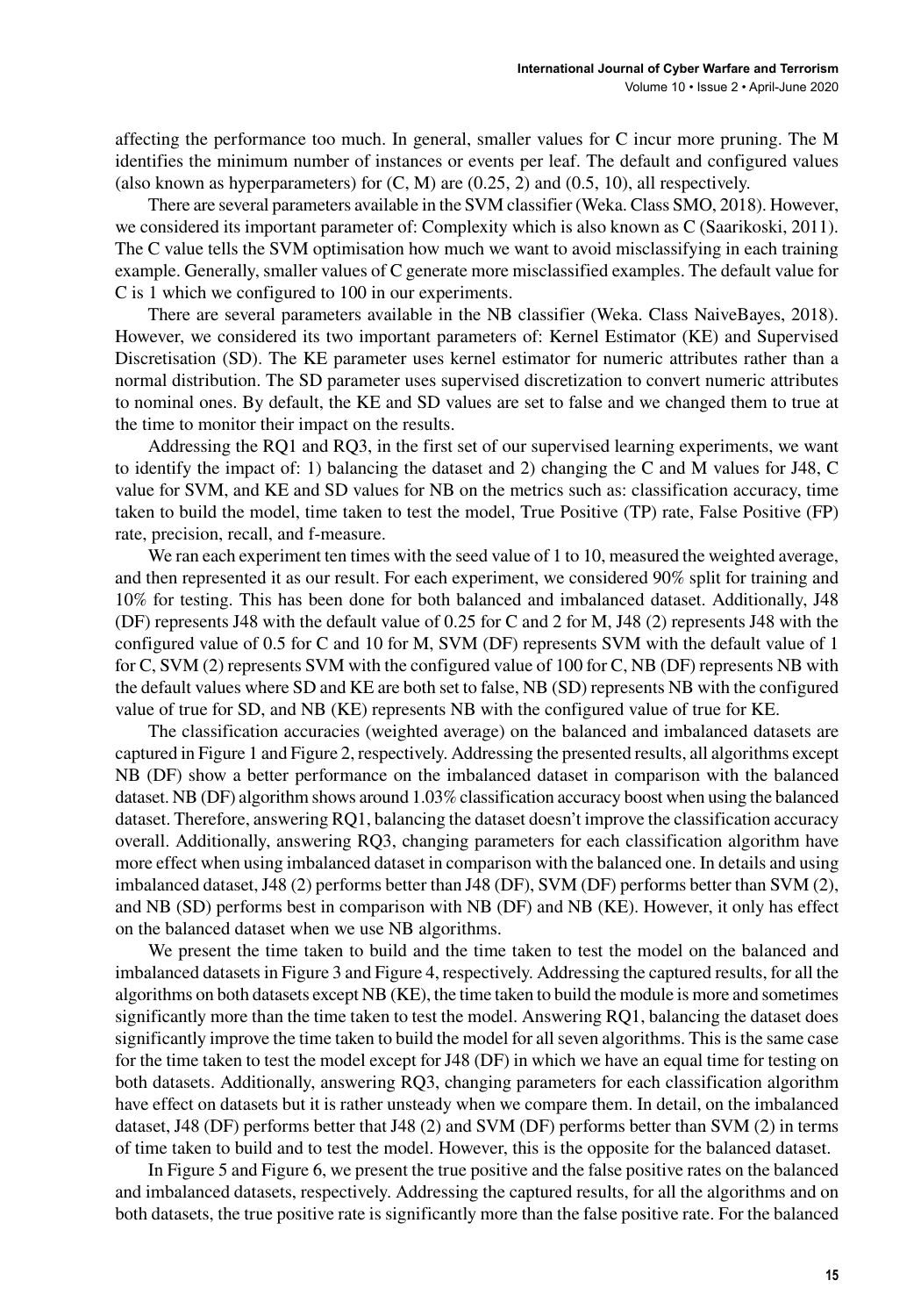Volume 10 • Issue 2 • April-June 2020





dataset, the highest true positive rate equally belongs to J48 (DF), J48 (2), SVM (DF), and SVM (2) while the lowest rate belongs to NB (SD). We also realised a nearly 2.27% jump in the false positive rate when we changed the classifier to NB algorithms. For the imbalanced dataset, the highest true positive rate belongs to SVM (DF) while all the NBs show poor performances in general. However, all the NBs perform better in terms of false positive rate in comparison with SVM and J48. Answering the RQ1, balancing the dataset decreases the true positive rate except for NB (DF) and improves the false positive rate except for NB algorithms. Additionally, answering the RQ3, changing the algorithm's parameters improve the true positive and false positive rates but with stronger impact on the imbalanced dataset than the balanced dataset.

Figure 7 and Figure 8 represent the precision, recall, and f-measure for all seven algorithms on the balanced and imbalanced datasets, respectively. In general, these three metrics are higher on the imbalanced dataset in comparison with the balanced dataset, except for NB (DF) recall. Therefore, answering the RQ1, balancing the dataset does not improve the precision, recall and f-measure overall. Given the imbalanced dataset, we noticed that changing the parametersto J48 (2), SVM (DF) and NB (SD) do improve the precision, recall, and f-measure. However, this is the case only for NB (DF) and NB (KE) on the balanced dataset. Therefore, answering the RQ3, changing the algorithm's parameters improve the precision, recall, and f-measure but with stronger impact on the imbalanced dataset than the balanced dataset.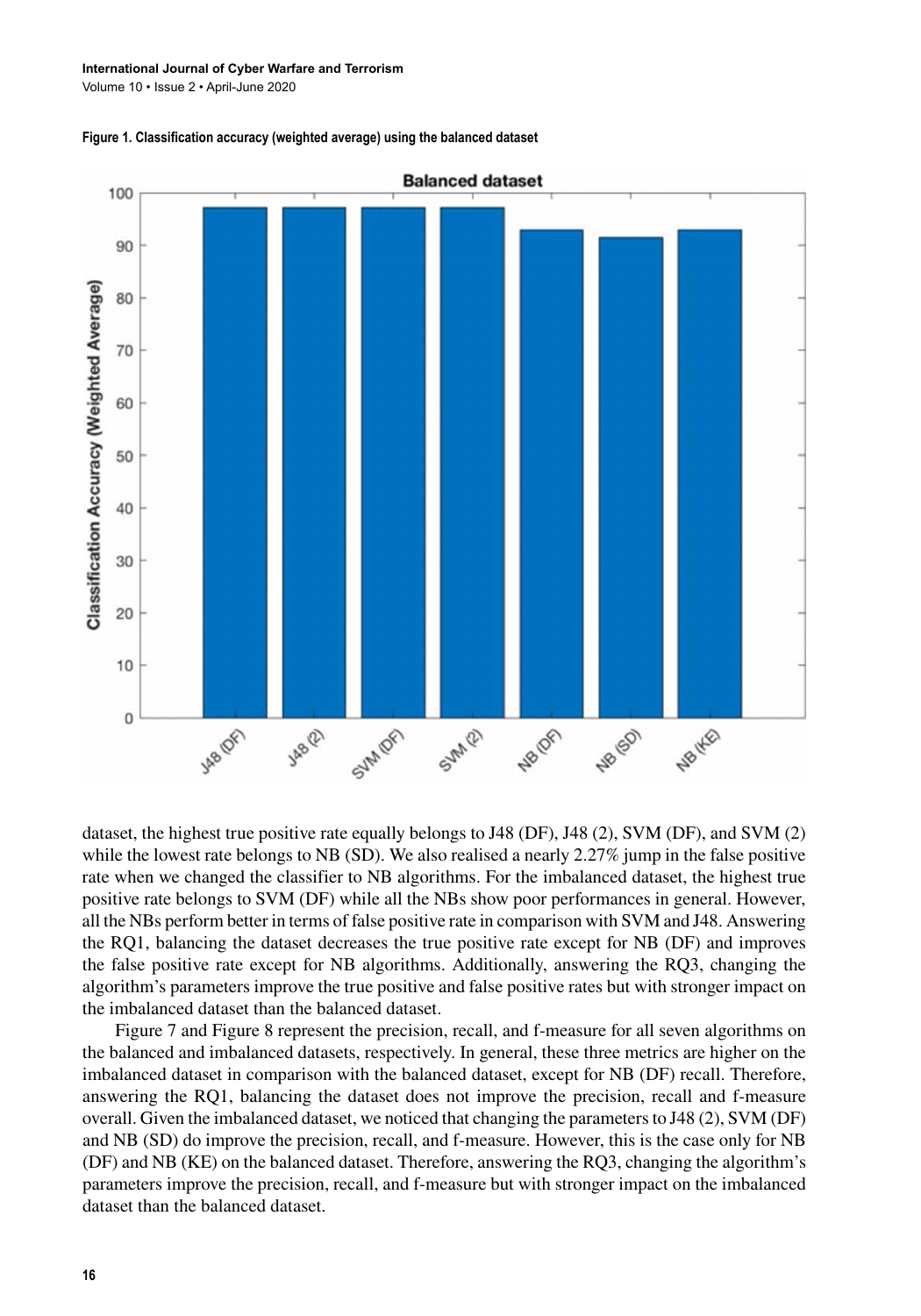

**Figure 2. Classification accuracy (weighted average) using the imbalanced dataset**

Table 5 presents the summary of our results relating to Accuracy, Time to Build the model (TB), Time taken to Test the model (TT), True Positive (TP) rate, False Positive (FP) rate, Precision (P), Recall (R), and F-measure (F) with a focus on balanced and imbalanced datasets. In this table, we identify algorithms which produce the best results with "\*" in terms of the metrics above where "B" represents "Balanced Dataset" and "U" represents "Imbalanced Dataset". We score each and calculate the overall score for the table. Overall, our experiments on the imbalanced dataset (i.e. original dataset) show a better performance in comparison with the balanced one except for the time taken to build and the time taken to test the model. Therefore, answering RQ1, for each classifier, balancing the dataset doesn't improve metrics such as: Classification Accuracy, True Positive rate, False Positive rate, Precision, Recall, and F-measure in general. However, it improves the time taken to build and the time taken to test the model.

Table 6 and 7 represent the summary of our results regarding: Classification Accuracy, TB, TT, TP rate, FP rate, P, R, and F with a focus on the impact of employing different parameters in each classifier on the balanced and imbalanced datasets, respectively. In Table 6 and Table 7, "e" represents "Equal Results" and "\*" represents "The Best Performance".

Addressing two tables, running each classifier with different paraments hasstronger impact when using the imbalanced dataset, Table 7, compared with the results from the balanced dataset, Table 6. In details, as Table 6 represents, for the balanced dataset, running J48 and SVM with different parameters result in almost equal outputs for Classification Accuracy, TB, TT, TP rate, FP rate, P,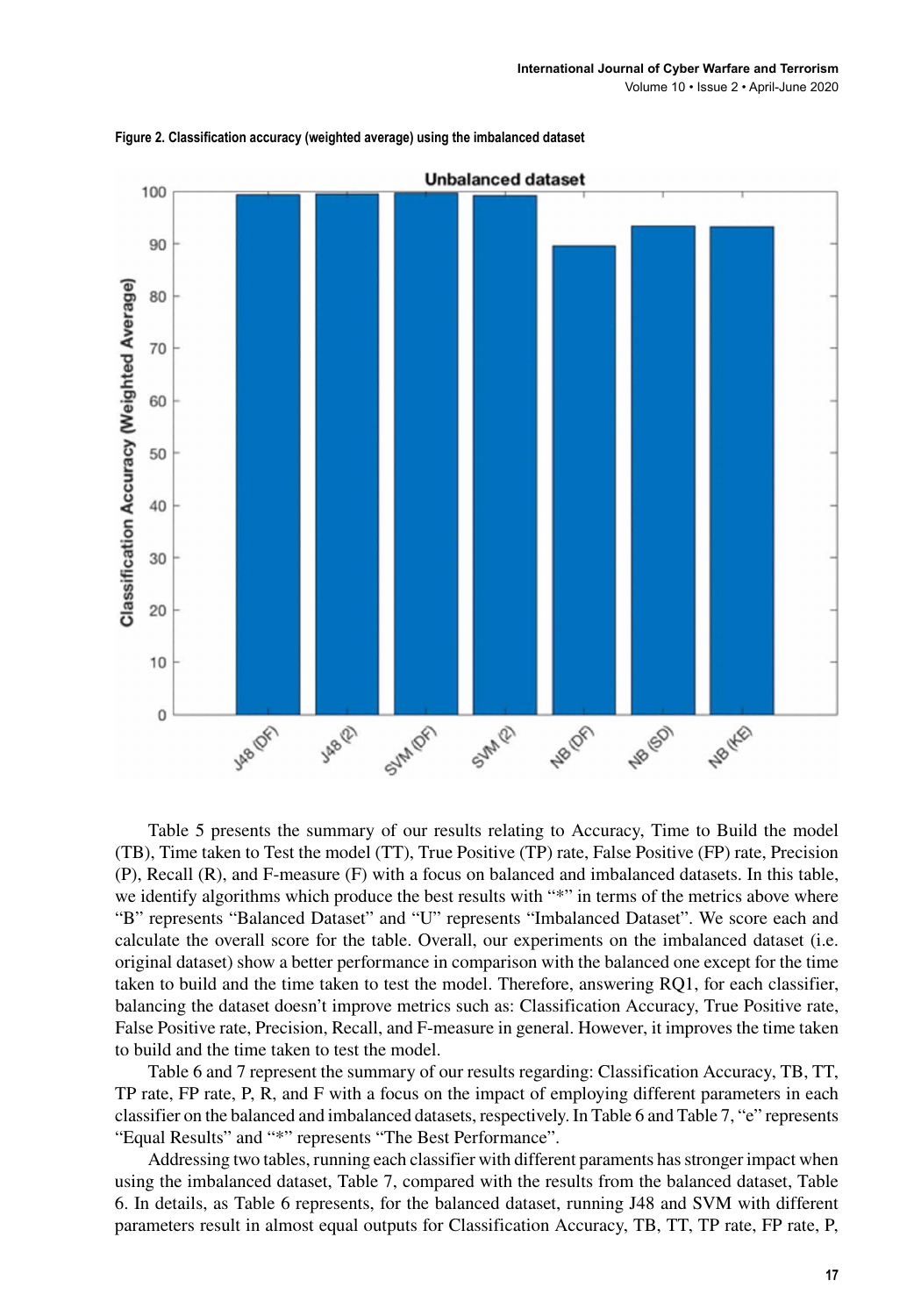#### **International Journal of Cyber Warfare and Terrorism**

Volume 10 • Issue 2 • April-June 2020





**Figure 4. Time taken to build/test the model using the imbalanced dataset**



**18**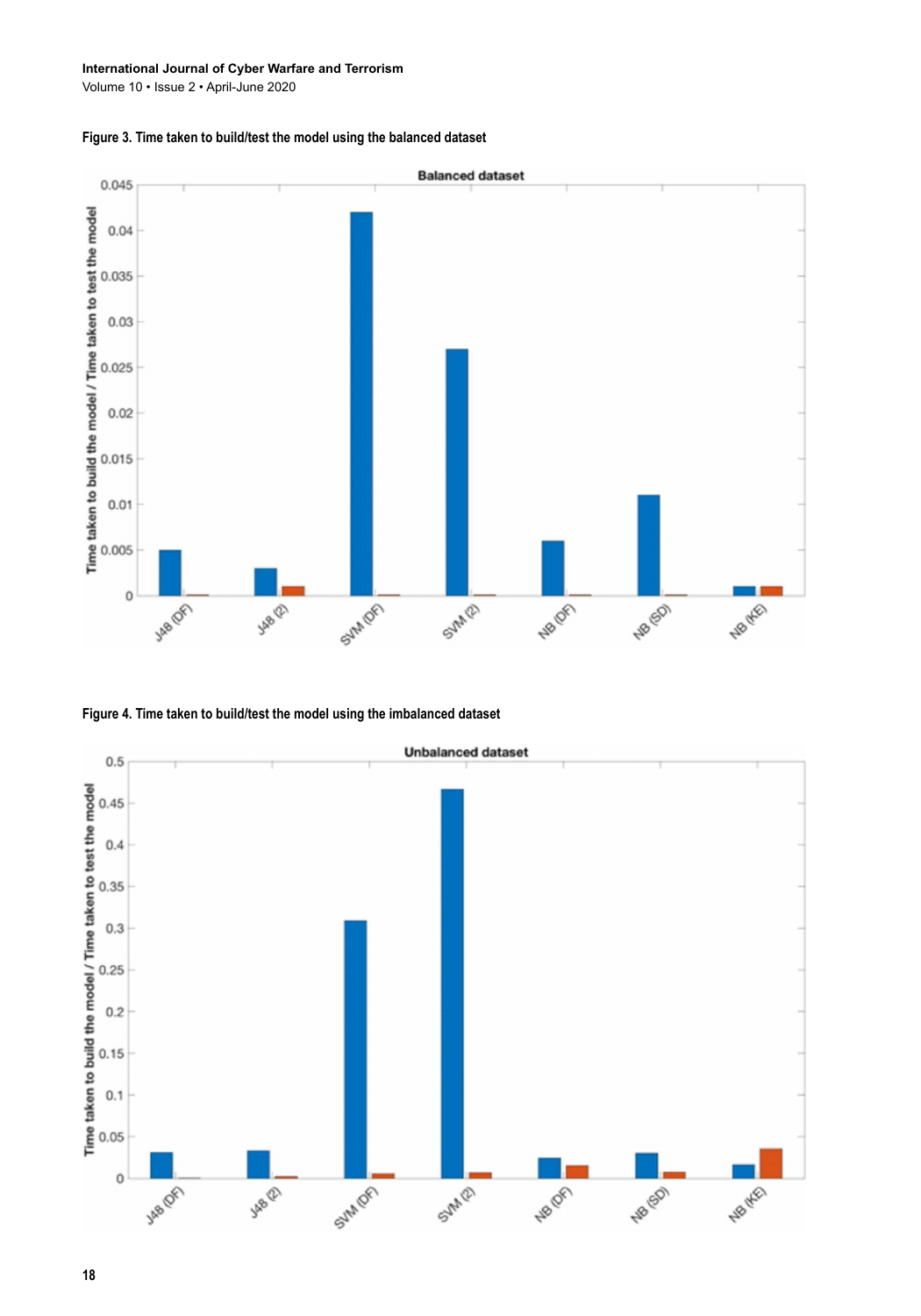Volume 10 • Issue 2 • April-June 2020



**Figure 5. True positive/false positive using the balanced dataset**



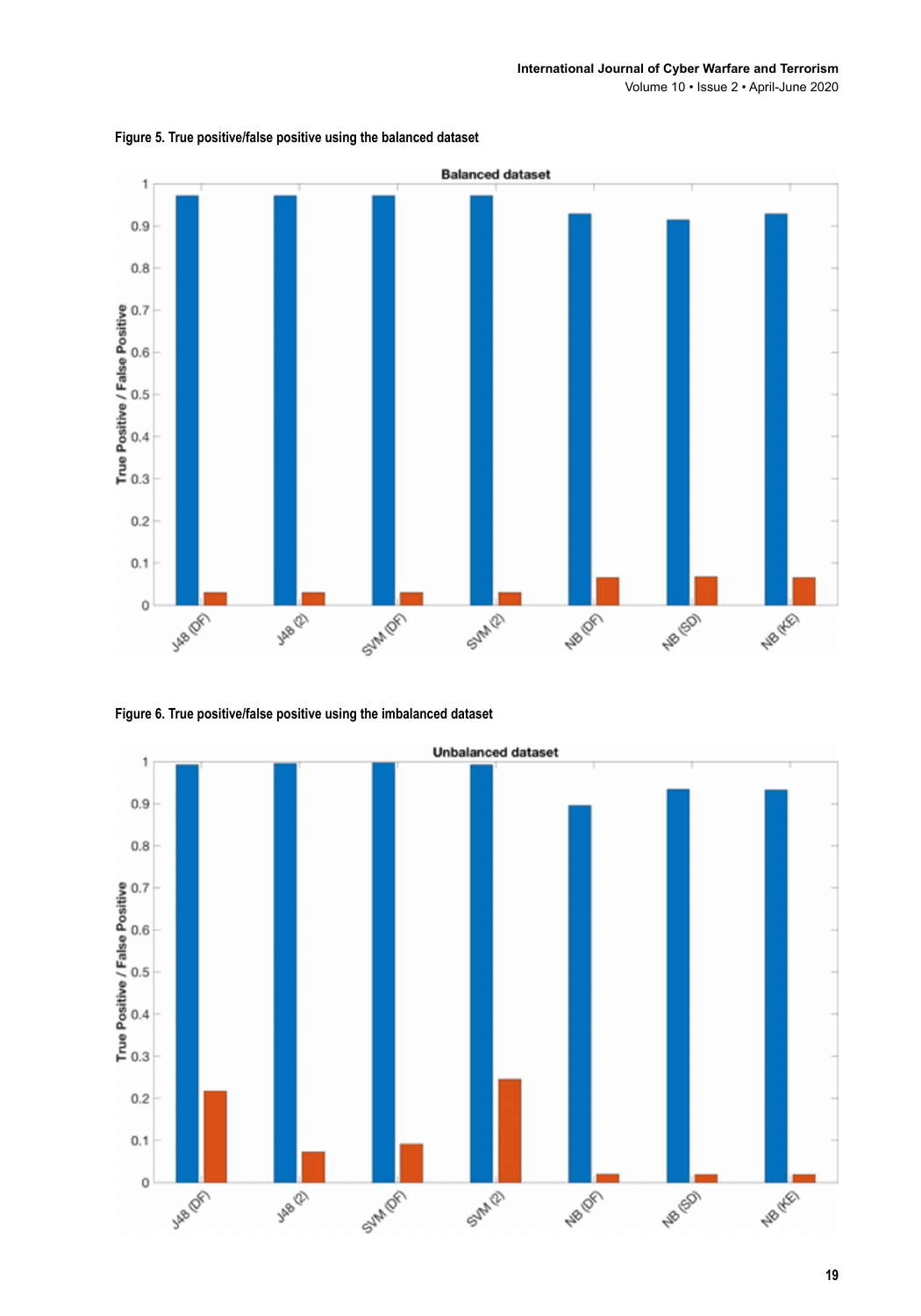#### **International Journal of Cyber Warfare and Terrorism**

Volume 10 • Issue 2 • April-June 2020

**Figure 7. Precision/recall/f-measure using the balanced dataset**



**Figure 8. Precision/recall/f-measure using the imbalanced dataset**



#### **20**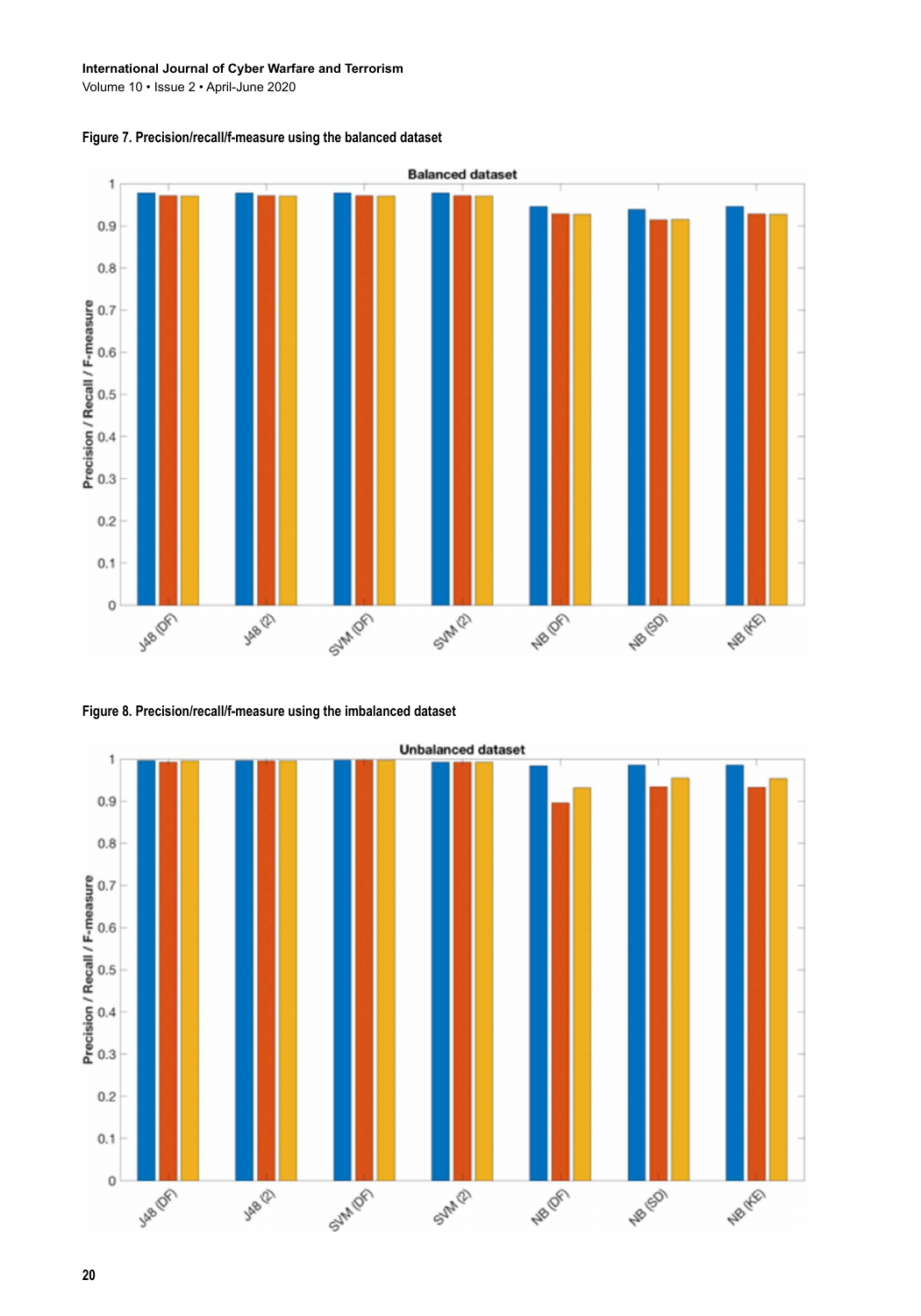R, and F each. However, this is not the case for NB where NB (SD) gives the lowest score compared with NB (DF) and NB (KE).

Moreover, as Table 7 represents, for the imbalanced dataset the impact of employing different parameters on CA, TB, TT, TP rate, FP rate, P, R, and F is stronger. For instance, J48 (2) and SVM (DF) perform better than J48 (DF) and SVM (2), both respectively. For NB set of algorithms, NB (SD) performs the best while NB (DF) and NB (KE) are equally worse.

Therefore, answering RQ3, running the classifiers, i.e. J48, SVM and NB, with different paraments will affect the CA, TB, TT, TP rate, FP rate, P, R, and F, however the impact is significantly stronger when using imbalanced dataset compared with the balanced dataset.

#### **5. CONCLUSION AND FUTURE WORK**

In this paper, we addressed issues regarding extremely imbalanced datasets with a focus on insider threat problem in which the minority class belongs to the malicious activities and the majority class belongs to the benign activities. For this, we provided a comprehensive review and implementation on the data pre-processing phase which is a vital step in any data mining/machine learning projects. This includes a popular balancing technique known as spread subsample. Additionally, we widely explained six demo setups for the general data breach scenario including: data theft, privileged user data breach, endpoint security processing, shadow IT risk, data security, and sensitive folder breach. We also investigated several parameters for our chosen classifiers and studied the impact of configuring each classifier with these paraments and compared their performance with the default setups. For our experiments, we identified eight performance metricsincluding: Classification Accuracy (CA), Time taken to Build the model (TB), Time taken to Test the model (TT), True Positive (TP) rate, False Positive (FP) rate, Precision (P), Recall (R), and F-measure (F) along with a few popular machine learning algorithms (i.e. J48 decision tree, SVM, NB, and RF).

We then raised three research questions to answer in this study: 1) the impact of balancing the dataset during the data pre-processing phase (i.e. using spread subsample technique) on the performance metrics mentioned above, 2) the important parameters for the chosen classifiers (i.e. J48 decision tree, SVM, NB, and RF) and 3) the impact of configuring our chosen classifiers with the identified paraments in terms of performance metrics in comparison with the default setups for the balanced and imbalanced datasets. Answering our research questions, we realised that balancing the dataset did not improve CA, TP rate, FP rate, P, R, and F in general but it improved the time taken to build the model and the time taken to test the model. Additionally, we realised that running the classifiers with different parameters affected the performance metrics (i.e. CA, TB, TT, TP, FP, P, R, and F) however the impact was significantly stronger on the imbalanced dataset rather than the balanced dataset.

For our future work, we will investigate all the possible and popular balancing techniques and will implement them on our extremely imbalanced insider threat dataset. We will then analyse and compare their impacts in terms of performance metrics mentioned above (i.e. CA, TB, TT, TP, FP, P, R, and F).

#### **ACKNOWLEDGMENT**

The authors would wish to acknowledge the support of the Edinburgh Napier University and The Cyber Academy for funding this work and (ZoneFox, 2017) for providing the demo scenarios.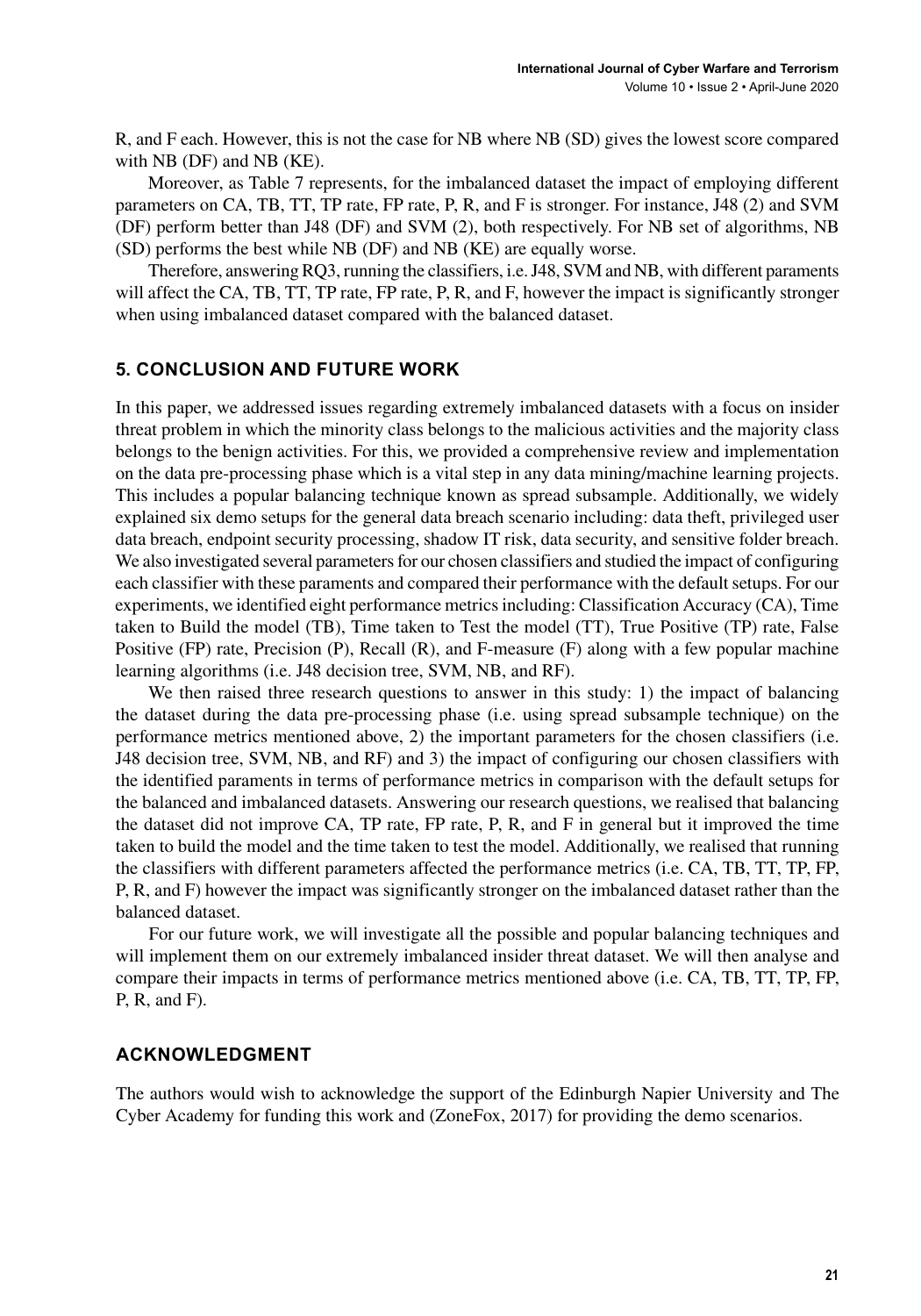| Table 5. Supervised machine learning results; Classification Accuracy (AC), Time taken to Build/Test the model (TB, TT), True |
|-------------------------------------------------------------------------------------------------------------------------------|
| Positive (TP), False Positive (FP), Precision (P), Recall (R), and F-measure (F)                                              |

| <b>Balanced and</b><br><b>Imbalanced datasets</b> |              | <b>Classification</b><br>Accuracy | TB TT                             |             | TP FP             |                  |              |                                   | <b>Precision Recall F-measure</b> |  |
|---------------------------------------------------|--------------|-----------------------------------|-----------------------------------|-------------|-------------------|------------------|--------------|-----------------------------------|-----------------------------------|--|
|                                                   | $\bf{B}$     | $\mathbf U$                       | $\, {\bf B}$                      | $\mathbf U$ | $\, {\bf B}$      | $\mathbf{U}$     | $\, {\bf B}$ | $\mathbf{U}$                      |                                   |  |
| J48 (DF)                                          |              | $\ast$                            | $\frac{d\mathbf{r}}{d\mathbf{r}}$ |             |                   | $\ast$           |              | $\frac{1}{2}$                     |                                   |  |
|                                                   |              |                                   |                                   |             |                   |                  |              | $\frac{1}{2}$                     |                                   |  |
|                                                   |              |                                   | $\frac{1}{2}$                     |             | $\frac{1}{2}$     |                  |              | $\frac{1}{2}$                     |                                   |  |
| J48(2)                                            |              | $\ast$                            | $\frac{d\mathbf{r}}{d\mathbf{r}}$ |             |                   | $\ast$           |              | $\frac{1}{25}$                    |                                   |  |
|                                                   |              |                                   |                                   |             |                   |                  |              | $\frac{1}{2}$                     |                                   |  |
|                                                   |              |                                   | $\frac{1}{2}$                     |             | $\frac{1}{2} \xi$ |                  |              | $\frac{1}{25}$                    |                                   |  |
| SVM (DF)                                          |              | $\ast$                            | $\frac{1}{2}$                     |             |                   | $\ast$           |              | $\frac{d\mathbf{r}}{d\mathbf{r}}$ |                                   |  |
|                                                   |              |                                   |                                   |             |                   |                  |              | $\frac{d\mathbf{r}}{d\mathbf{r}}$ |                                   |  |
|                                                   |              |                                   | $\frac{d\mathbf{r}}{d\mathbf{r}}$ |             | $\frac{1}{25}$    |                  |              | $\frac{1}{25}$                    |                                   |  |
| SVM(2)                                            |              | $\ast$                            | $\frac{d\mathbf{r}}{d\mathbf{r}}$ |             |                   | $\ast$           |              | $\frac{1}{2}$                     |                                   |  |
|                                                   |              |                                   |                                   |             |                   |                  |              | $\ast$                            |                                   |  |
|                                                   |              |                                   | $\frac{1}{2}$                     |             | $\frac{1}{2}$     |                  |              | $\frac{1}{2}$                     |                                   |  |
| $NB$ (DF)                                         | $\ast$       |                                   | $\frac{1}{2}$                     |             | $\approx$         |                  |              | $\frac{1}{2}$                     |                                   |  |
|                                                   |              |                                   |                                   |             |                   |                  | $\pm$        |                                   |                                   |  |
|                                                   |              |                                   | $\frac{1}{2}$                     |             |                   | $\ast$           |              | $\frac{d\mathbf{r}}{d\mathbf{r}}$ |                                   |  |
| NB(SD)                                            |              | $\ast$                            | $\frac{1}{2}$                     |             |                   | $\ast$           |              | $\frac{1}{25}$                    |                                   |  |
|                                                   |              |                                   |                                   |             |                   |                  |              | $\mathbf{R}$                      |                                   |  |
|                                                   |              |                                   | $\frac{1}{2}$                     |             |                   | $\ast$           |              | $\frac{d\mathbf{r}}{d\mathbf{r}}$ |                                   |  |
| NB(KE)                                            |              | $\ast$                            | $\frac{1}{2}$                     |             |                   | $\ast$           |              | $\frac{1}{2}$                     |                                   |  |
|                                                   |              |                                   |                                   |             |                   |                  |              | $\frac{1}{2}$                     |                                   |  |
|                                                   |              |                                   | $\frac{1}{2}$                     |             |                   | $\ast$           |              | $\frac{d\mathbf{r}}{d\mathbf{r}}$ |                                   |  |
| <b>Total score</b>                                | $\mathbf{1}$ | 6                                 | 14                                | $\pmb{0}$   | $\sqrt{5}$        | $\boldsymbol{9}$ | $\mathbf 1$  | $20\,$                            |                                   |  |

**Table 6. Supervised machine learning results; Accuracy, Time taken to Build/Test the model (TB, TT), True Positive (TP), False Positive (FP), Precision (P), Recall (R), and F-measure (F)**

| <b>Balanced dataset</b> | <b>Accuracy</b> | TB     | <b>TT</b> | <b>TP</b> | FP     | <b>Precision</b> | <b>Recall</b> | <b>F-measure</b> | <b>Total</b><br>score |
|-------------------------|-----------------|--------|-----------|-----------|--------|------------------|---------------|------------------|-----------------------|
| J48 (DF)                | e               |        | $\ast$    | e         | e      | e                | e             | e                |                       |
| J48(2)                  | e               | $\ast$ |           | e         | e      | e                | e             | $\rm e$          |                       |
| SVM (DF)                | e               |        | e         | e         | e      | e                | e             | e                | $\Omega$              |
| SVM(2)                  | e               | $\ast$ | e         | e         | e      | e                | e             | e                |                       |
| $NB$ (DF)               | e               |        | $\ast$    |           | $\ast$ | $\ast$           | $\ast$        | $\ast$           |                       |
| NB(SD)<br>$NB$ ( $KE$ ) |                 |        | $\ast$    | *         |        |                  |               |                  | $\overline{c}$        |
|                         | e               | $\ast$ |           |           | $\ast$ | $\ast$           | $\frac{1}{2}$ | $\ast$           |                       |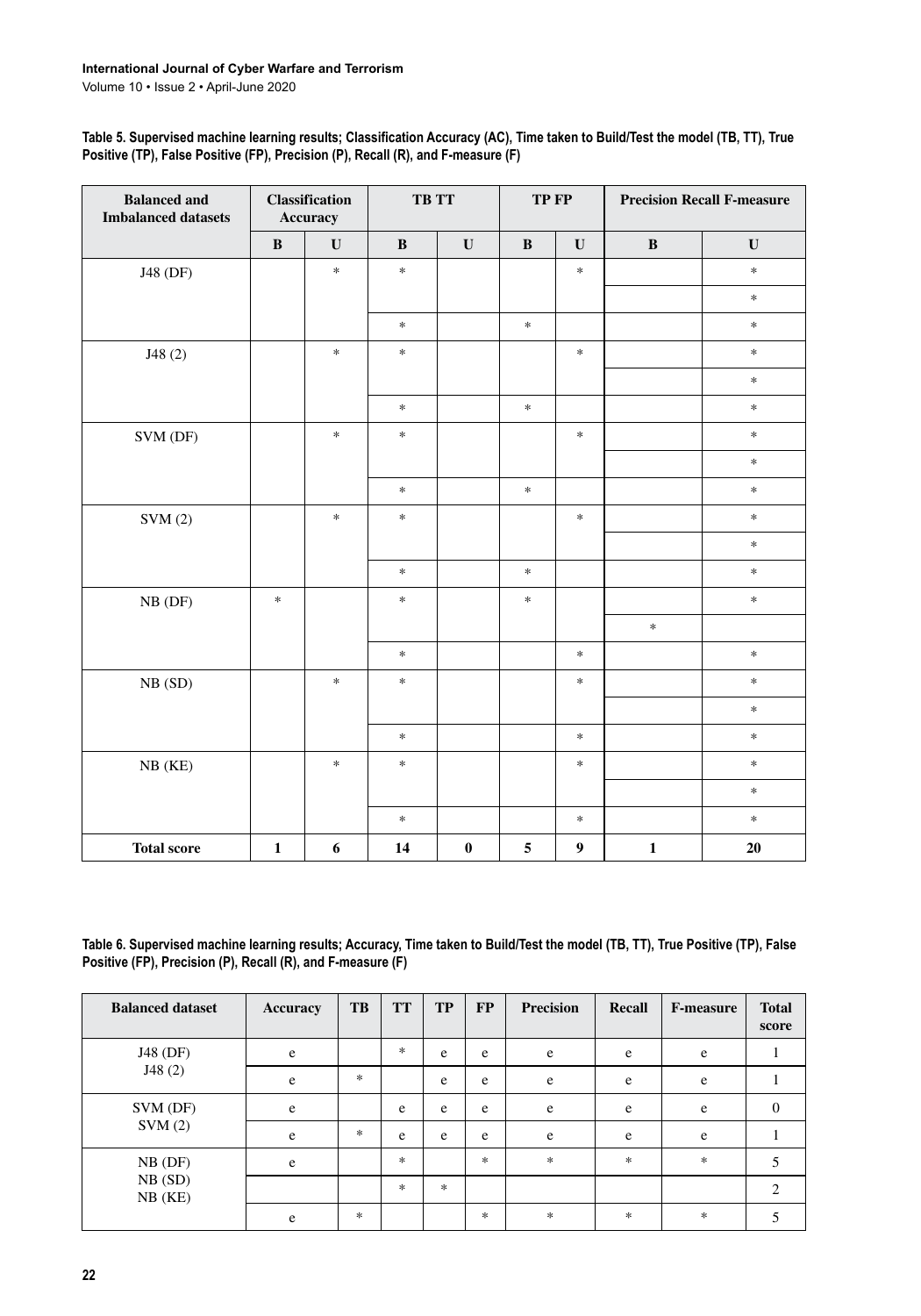| <b>Imbalanced dataset</b> | <b>Accuracy</b> | TB            | <b>TT</b>     | <b>TP</b>     | <b>FP</b>     | <b>Precision</b> | <b>Recall</b> | <b>F-measure</b> | <b>Total</b><br>score |
|---------------------------|-----------------|---------------|---------------|---------------|---------------|------------------|---------------|------------------|-----------------------|
| J48 (DF)                  |                 | $\mathcal{H}$ | $\frac{1}{2}$ | $\frac{1}{2}$ |               |                  |               |                  | 3                     |
| J48(2)                    | $\frac{1}{2}$   |               |               |               | $\frac{1}{2}$ | *                | $\frac{1}{2}$ | $\frac{1}{2}$    |                       |
| SVM (DF)                  | $\frac{1}{2}$   | $\mathcal{H}$ | $\ast$        |               | $\ast$        | $\frac{1}{2}$    | $\frac{1}{2}$ | $\ast$           |                       |
| SVM(2)                    |                 |               |               | $\frac{1}{2}$ |               |                  |               |                  |                       |
| $NB$ (DF)                 |                 |               |               | $\frac{1}{2}$ |               |                  |               |                  |                       |
| NB(SD)                    | $\frac{1}{2}$   |               | $\ast$        |               | $\ast$        | e                | $\frac{1}{2}$ | $\ast$           |                       |
| $NB$ ( $KE$ )             |                 | $\ast$        |               |               |               | e                |               |                  |                       |

**Table 7. Supervised machine learning results; Accuracy, Time taken to Build/Test the model (TB, TT), True Positive (TP), False Positive (FP), Precision (P), Recall (R), and F-measure (F)**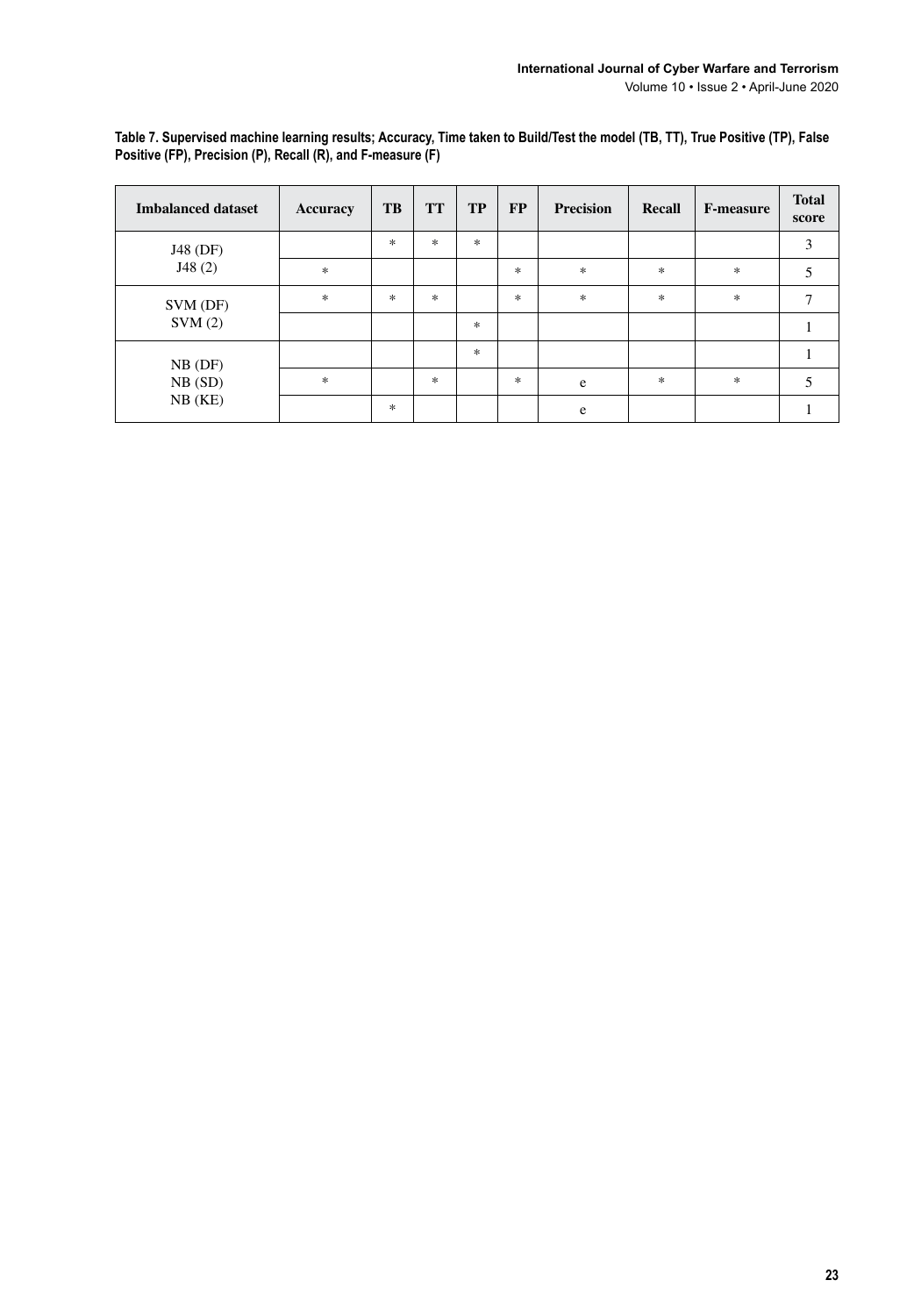Volume 10 • Issue 2 • April-June 2020

## **REFERENCES**

Böse, B., Avasarala, B., Tirthapura, S., Chung, Y. Y., & Steiner, D. (2017). Detecting insider threats using radish: A system for real-time anomaly detection in heterogeneous data streams. *IEEE Systems Journal*, *11*(2), 471–482. doi[:10.1109/JSYST.2016.2558507](http://dx.doi.org/10.1109/JSYST.2016.2558507)

Bradley, N., Alvarez, M., Kuhn, J., & McMillen, D. (2015). IBM 2015 Cyber Security Intelligence Index.

Buczak, A. L., & Guven, E. (2015). A survey of data mining and machine learning methods for cyber security intrusion detection. *IEEE Communications Surveys and Tutorials*, *18*(2), 1153–1176. doi[:10.1109/](http://dx.doi.org/10.1109/COMST.2015.2494502) [COMST.2015.2494502](http://dx.doi.org/10.1109/COMST.2015.2494502)

Cole, E. (2017). *Defending Against the Wrong Enemy: 2017 SANS Insider Threat Survey*. SANS.

Data pre-processing. (n.d.). Retrieved from [http://www.cs.ccsu.edu/~markov/ccsu\\_courses/datamining-3.html](http://www.cs.ccsu.edu/~markov/ccsu_courses/datamining-3.html)

Enterprise, V. (2017). 2017 Data breach investigations report. Zonefox. Retrieved from <https://zonefox.com>

Galar, M., Fernandez, A., Barrenechea, E., Bustince, H., & Herrera, F. (2011). A review on ensembles for the class imbalance problem: Bagging-, boosting-, and hybrid-based approaches. *IEEE Transactions on Systems, Man and Cybernetics. Part C, Applications and Reviews*, *42*(4), 463–484. doi:[10.1109/TSMCC.2011.2161285](http://dx.doi.org/10.1109/TSMCC.2011.2161285)

Gavai, G., Sricharan, K., Gunning, D., Hanley, J., Singhal, M., & Rolleston, R. (2015). Supervised and unsupervised methods to detect insider threat from enterprise social and online activity data. *JoWUA*,  $6(4)$ , 47–63.

Gheyas, I. A., & Abdallah, A. E. (2016). Detection and prediction of insider threats to cyber security: A systematic literature review and meta-analysis. *Big Data Analytics*, *1*(1), 6. doi[:10.1186/s41044-016-0006-0](http://dx.doi.org/10.1186/s41044-016-0006-0)

Greenberg, S. (1988). Using unix: Collected traces of 168 users.

Hamed, T., Ernst, J. B., & Kremer, S. C. (2018). A survey and taxonomy on data and pre-processing techniques of intrusion detection systems. In *Computer and Network Security Essentials* (pp. 113–134). Cham: Springer. doi:[10.1007/978-3-319-58424-9\\_7](http://dx.doi.org/10.1007/978-3-319-58424-9_7)

Hanifah, F. S., Wijayanto, H., & Kurnia, A. (2015). Smotebagging algorithm for imbalanced dataset in logistic regression analysis (case: Credit of bank x). *Applied Mathematical Sciences*, *9*(138), 6857–6865. doi:[10.12988/](http://dx.doi.org/10.12988/ams.2015.58562) [ams.2015.58562](http://dx.doi.org/10.12988/ams.2015.58562)

Hashem, Y., & Takabi, H., GhasemiGol, M., & Dantu, R. (2016). Inside the Mind of the Insider: Towards Insider Threat Detection Using Psychophysiological Signals. *Journal of Internet Services and Information Security*, *6*(1), 20–36.

Hassabis, D., & Silver, D. (2017). Alphago zero: Learning from scratch. deepMind.

Insiders, C. (2018). Insider threat-2018 report. CA Technologies. Retrieved from [https://www.cert.org/insider](https://www.cert.org/insider-threat/tools/)[threat/tools/](https://www.cert.org/insider-threat/tools/)

Legg, P. A., Buckley, O., Goldsmith, M., & Creese, S. (2015). Automated insider threat detection system using user and role-based profile assessment. *IEEE Systems Journal*, *11*(2), 503–512. doi[:10.1109/JSYST.2015.2438442](http://dx.doi.org/10.1109/JSYST.2015.2438442)

Lindauer, B., Glasser,J., Rosen, M., & Wallnau, K. C. (2014). Generating Test Data for Insider Threat Detectors. *JoWUA*, *5*(2), 80-94.

Moradpoor, N., Brown, M., & Russell, G. (2017, October). Insider threat detection using principal component analysis and self-organising map. In *Proceedings of the 10th International Conference on Security of Information and Networks* (pp. 274-279). ACM. doi[:10.1145/3136825.3136859](http://dx.doi.org/10.1145/3136825.3136859)

Parveen, P., Evans, J., Thuraisingham, B., Hamlen, K. W., & Khan, L. (2011, October). Insider threat detection using stream mining and graph mining. In *Proceedings of the 2011 IEEE Third International Conference on Privacy, Security, Risk and Trust and 2011 IEEE Third International Conference on Social Computing* (pp. 1102-1110). IEEE. doi[:10.1109/PASSAT/SocialCom.2011.211](http://dx.doi.org/10.1109/PASSAT/SocialCom.2011.211)

Parveen, P., & Thuraisingham, B. (2012, June). Unsupervised incremental sequence learning for insider threat detection. In *Proceedings of the 2012 IEEE International Conference on Intelligence and Security Informatics* (pp. 141-143). IEEE Press. doi[:10.1109/ISI.2012.6284271](http://dx.doi.org/10.1109/ISI.2012.6284271)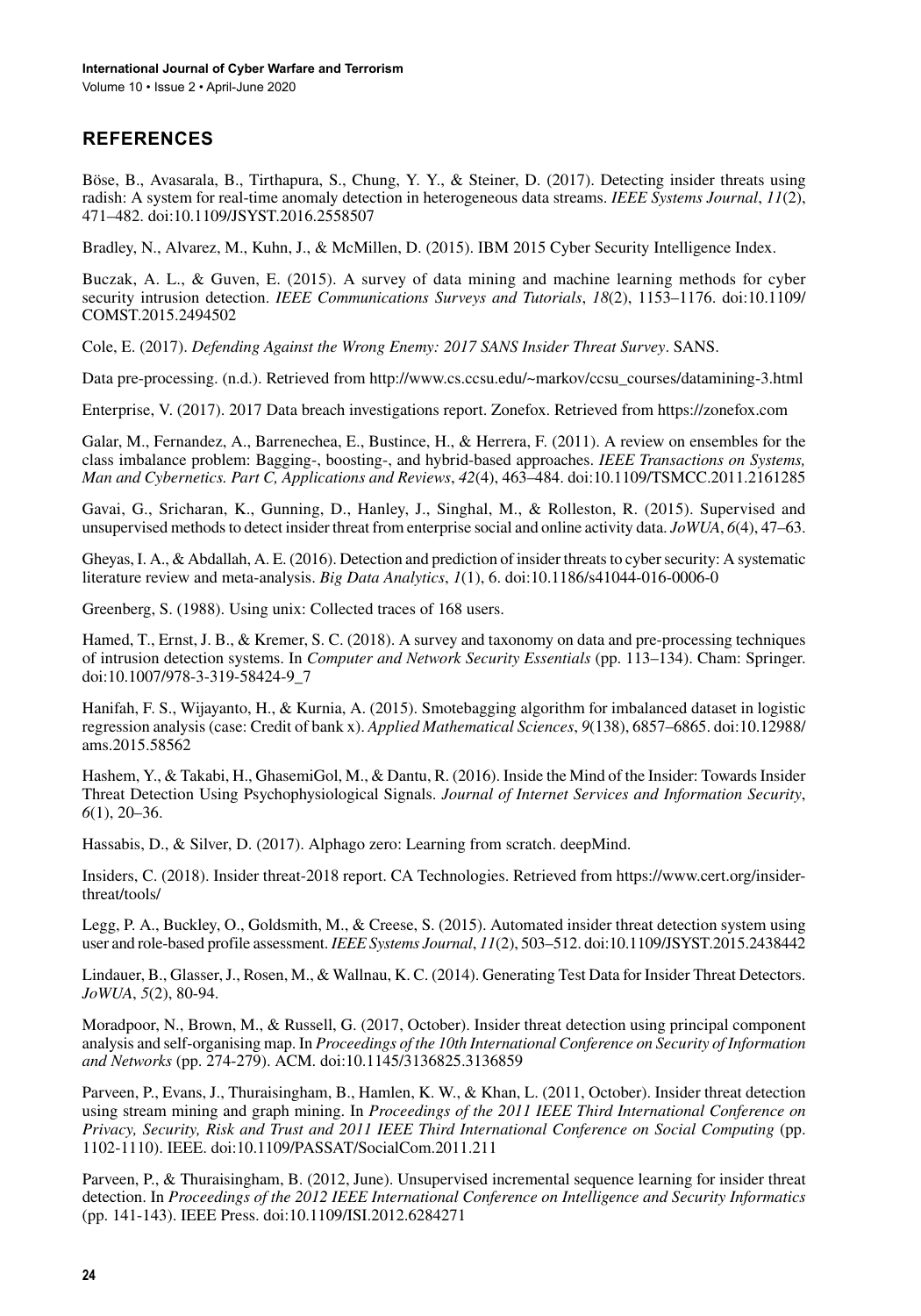Pavlov, D. Y., Gorodilov, A., & Brunk, C. A. (2010, October). BagBoo: a scalable hybrid bagging-the-boosting model. In *Proceedings of the 19th ACM international conference on Information and knowledge management* (pp. 1897-1900). ACM.

Ponemon Institute. (2016). *2016 Cost of Insider Threats: Benchmark Study of Organizations in the United States*.

Saarikoski, H. (2011), Explanation of SMO Parameters? Retrieved from [https://list.waikato.ac.nz/pipermail/](https://list.waikato.ac.nz/pipermail/wekalist/2010-December/050570.html) [wekalist/2010-December/050570.html](https://list.waikato.ac.nz/pipermail/wekalist/2010-December/050570.html)

Silver, D., Huang, A., Maddison, C. J., Guez, A., Sifre, L., Van Den Driessche, G., ... Dieleman, S. (2016). Mastering the game of Go with deep neural networks and tree search. *Nature*, *529*(7587), 484.

Singh, A., & Patel, S. (2014). Applying modified K-nearest neighbor to detect insider threat in collaborative information systems. *Ijirset*. *Com*, *3*(6), 14146–14151.

Torrey, L. & Shavlik, J. (2009). Transfer Learning. In Handbook of Research on Machine Learning. Academic Press.

Tuor, A., Kaplan, S., Hutchinson, B., Nichols, N., & Robinson, S. (2017, March). Deep learning for unsupervised insider threat detection in structured cybersecurity data streams. In *Workshops at the Thirty-First AAAI Conference on Artificial Intelligence*. AAAI Press.

Veeramachaneni, K., Arnaldo, I., Korrapati, V., Bassias, C., & Li, K. (2016, April). AI^ 2: training a big data machine to defend. In *Proceedings of the 2016 IEEE 2nd International Conference on Big Data Security on Cloud (BigDataSecurity), IEEE International Conference on High Performance and Smart Computing (HPSC), and IEEE International Conference on Intelligent Data and Security (IDS)* (pp. 49-54). IEEE Press.

Weka. Class J48. (n.d.). Retrieved from <http://weka.sourceforge.net/doc.dev/weka/classifiers/trees/J48.html>

Weka. Class NaiveBayes. (n.d.). Retrieved from [http://weka.sourceforge.net/doc.dev/weka/classifiers/bayes/](http://weka.sourceforge.net/doc.dev/weka/classifiers/bayes/NaiveBayes.html) [NaiveBayes.html](http://weka.sourceforge.net/doc.dev/weka/classifiers/bayes/NaiveBayes.html)

Weka. Class SMO. (n.d.). Retrieved from [http://weka.sourceforge.net/doc.stable/weka/classifiers/functions/](http://weka.sourceforge.net/doc.stable/weka/classifiers/functions/SMO.html) [SMO.html](http://weka.sourceforge.net/doc.stable/weka/classifiers/functions/SMO.html)

Weka. Class SpreadSubsample. Retrieved April 01, 2018, from [http://weka.sourceforge.net/doc.dev/weka/filters/](http://weka.sourceforge.net/doc.dev/weka/filters/supervised/instance/SpreadSubsample.html) [supervised/instance/SpreadSubsample.html](http://weka.sourceforge.net/doc.dev/weka/filters/supervised/instance/SpreadSubsample.html)

Weka. (n.d.). Retrieved from <https://www.cs.waikato.ac.nz/ml/weka/>

Williams, G., Baxter, R., He, H., Hawkins, S., & Gu, L. (2002, December). A comparative study of RNN for outlier detection in data mining. In *Proceedings of the 2002 IEEE International Conference on Data Mining, 2002* (pp. 709-712). IEEE Press. doi[:10.1109/ICDM.2002.1184035](http://dx.doi.org/10.1109/ICDM.2002.1184035)